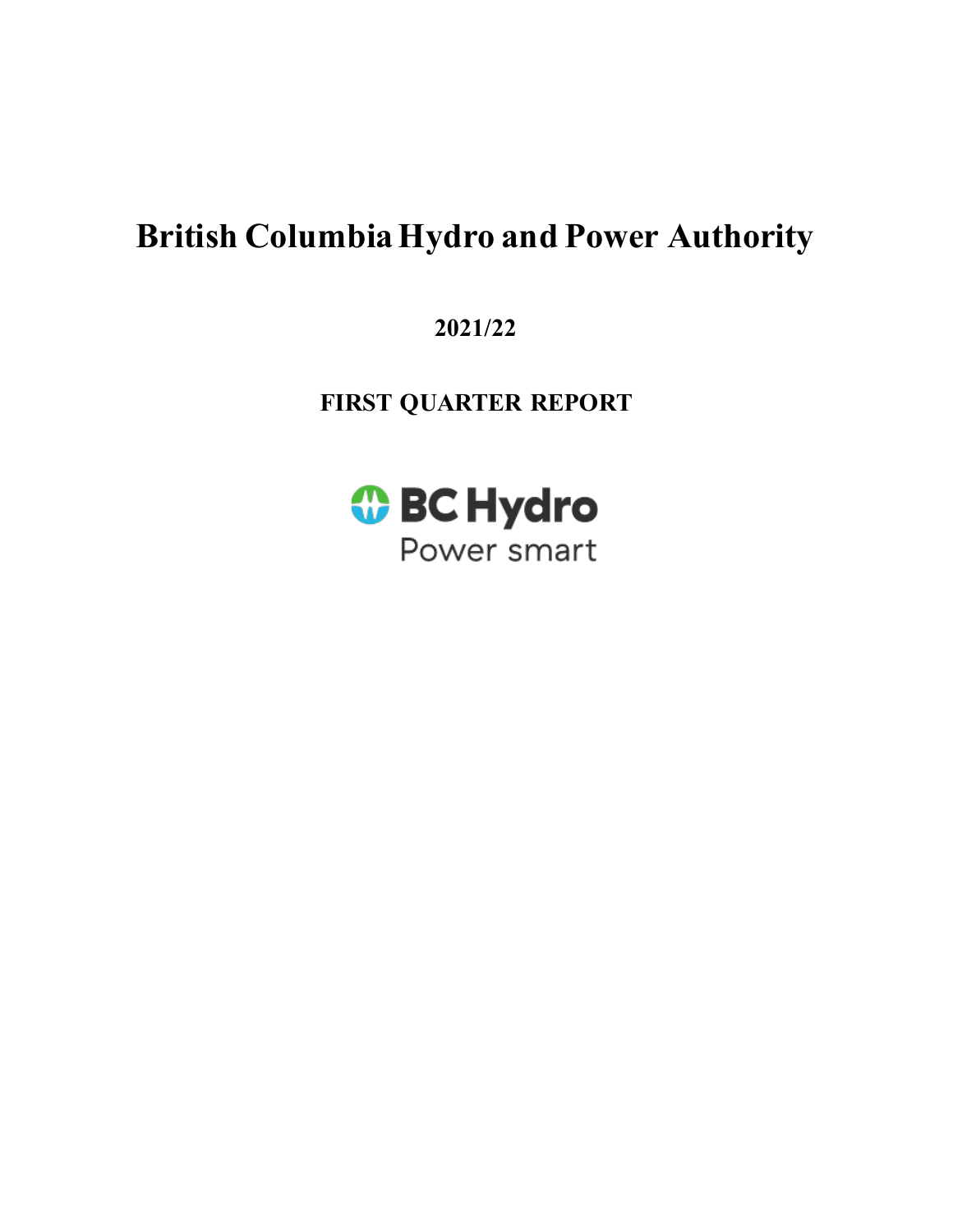### **Management's Discussion and Analysis**

This Management's Discussion and Analysis (MD&A) reports on British Columbia Hydro and Power Authority's (BC Hydro or the Company) consolidated results and financial position for the three months ended June 30, 2021 and should be read in conjunction with the MD&A presented in the 2020/21 Annual Service Plan Report, the 2020/21 Audited Consolidated Financial Statements and related notes of the Company, and the Unaudited Condensed Consolidated Interim Financial Statements and related notes of the Company for the three months ended June 30, 2021.

All financial information is expressed in Canadian dollars unless otherwise specified.

This report contains forward-looking statements, including statements regarding the business and anticipated financial performance of the Company. These statements are subject to a number of risks and uncertainties that may cause actual results to differ from those contemplated in the forward-looking statements.

## **Highlights**

- Net income for the three months ended June 30, 2021 was \$10 million, \$4 million higher than the same period in the prior fiscal year.
- The BC Utilities Commission (BCUC) issued its decision (Decision) on BC Hydro's Fiscal 2022 Revenue Requirements Application (F2022 RRA) on June 17, 2021. The Decision resulted in a revised rate increase of 1.00 per cent in Fiscal 2022 compared to the interim rate increase of 1.16 per cent. This resulted in a \$2 million decrease in domestic revenues for the three months ended June 30, 2021.In addition, the BCUC directed one new regulatory account (Depreciation Study regulatory account) and approved the closure of one regulatory account (Rock Bay Remediation regulatory account). As a result of the Decision, BC Hydro requested approval for one new regulatory account (Low Carbon Fuel Credits Variance regulatory account) in its F2022 RRA Compliance Filing.
- Capital expenditures, before contributions in aid of construction, for the three months ended June 30, 2021 were \$888 million, a \$190 million increase over the same period in the prior fiscal year. The increase in capital expenditures was primarily due to the Site C Project. BC Hydro continues to invest significantly in capital projects and capital programs to upgrade its existing assets and build new infrastructure, including the Site C Project, Distribution Wood Pole Replacements, Transmission Wood Structure and Framing Replacements, Street Light Replacement Program, and LNG Canada Load Interconnection.

### **Consolidated Results of Operations**

| For the three months ended June 30 $(\$$ in millions) |   | 2021   | 2020   | Change          |
|-------------------------------------------------------|---|--------|--------|-----------------|
| <b>Total Revenues</b>                                 |   | 1.625  | 1.274  | 351             |
| Net Income                                            |   | 10     |        |                 |
| Capital Expenditures                                  | S | 888    | 698    | 190             |
| GWh Sold (Domestic)                                   |   | 11.989 | 11.218 | 77 <sub>1</sub> |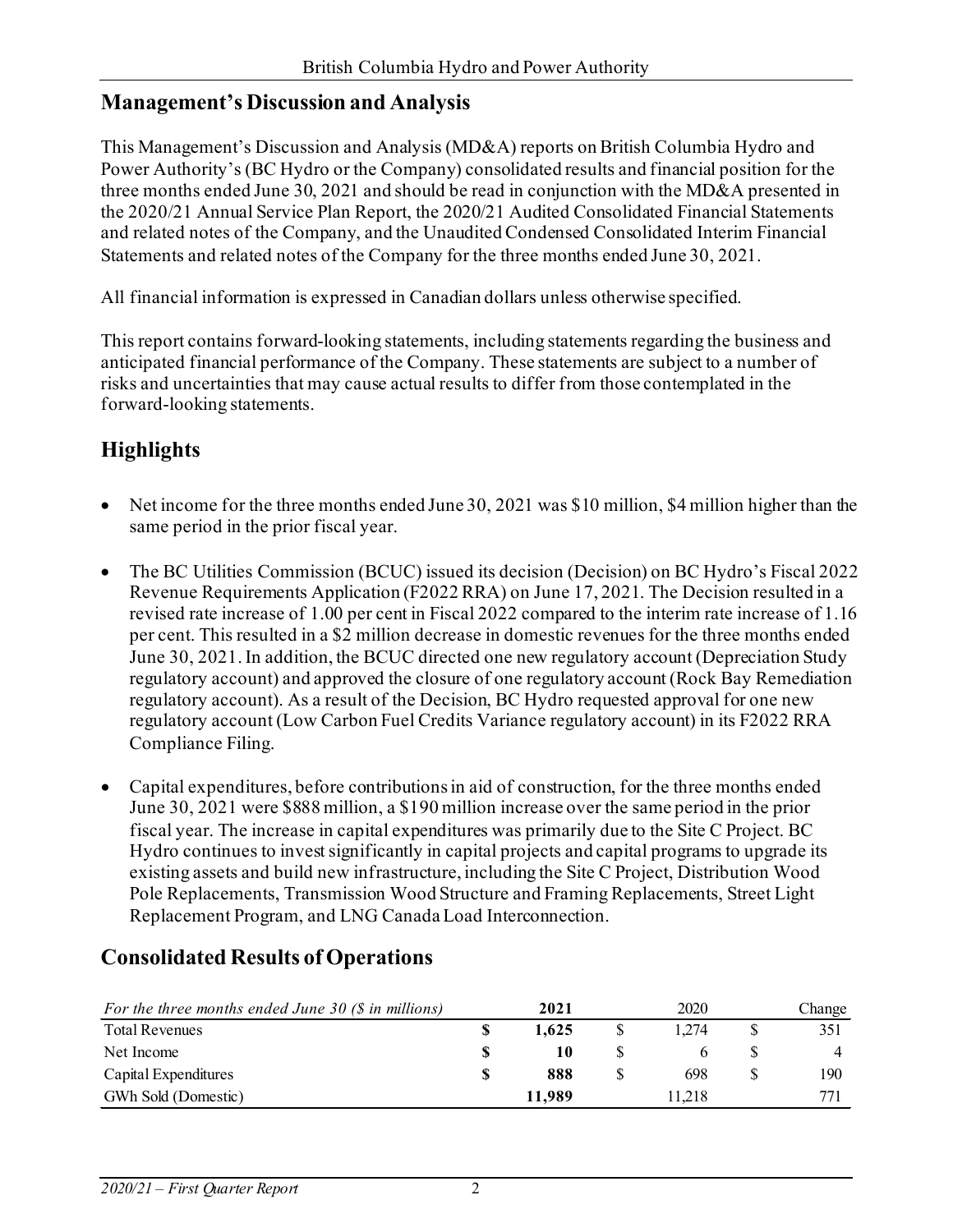|                                      | As at                |    | As at          |        |
|--------------------------------------|----------------------|----|----------------|--------|
| $(S$ in millions)                    | <b>June 30, 2021</b> |    | March 31, 2021 | Change |
| Total Assets and Regulatory Balances | \$<br>41,214         | S  | 40.383         | 831    |
| Shareholder's Equity                 | \$<br>6.376          | \$ | 6.367          |        |
| <b>Retained Earnings</b>             | \$<br>6.336          | \$ | 6.326          | 10     |
| Debt to Equity                       | 80:20                |    | 80:20          | n/a    |
| Number of Domestic Customer Accounts | 2,128,542            |    | 2,118,299      | 10,243 |

#### British Columbia Hydro and Power Authority

## **Revenues**

For the three months ended June 30, 2021, total revenues of \$1.63 billion were \$351 million (28 per cent) higher than the same period in the prior fiscal year. The increase was due to higher trade revenues of \$199 million and higher domestic revenues of \$152 million.

|                                    | (\$ in millions) |       |   |       | <i>(gigawatt hours)</i> |        | (S per MWh) |        |  |
|------------------------------------|------------------|-------|---|-------|-------------------------|--------|-------------|--------|--|
| for the three months ended June 30 |                  | 2021  |   | 2020  | 2021                    | 2020   | 2021        | 2020   |  |
| Revenues                           |                  |       |   |       |                         |        |             |        |  |
| Residential                        | S                | 473   | S | 424   | 3,978                   | 3.939  | \$118.90    | 107.64 |  |
| Light industrial and commercial    |                  | 462   |   | 401   | 4,469                   | 4,012  | 103.38      | 99.95  |  |
| Large industrial                   |                  | 199   |   | 171   | 3,257                   | 2,976  | 61.10       | 57.46  |  |
| Other sales                        |                  | 110   |   | 96    | 285                     | 291    |             |        |  |
| Domestic Revenues                  |                  | 1.244 |   | 1.092 | 11,989                  | 11.218 | 103.76      | 97.34  |  |
| Trade Revenues                     |                  | 381   |   | 182   | 6.769                   | 6.506  | 57.86       | 25.94  |  |
| Revenues                           | \$               | 1,625 |   | 1,274 | 18,758                  | 17.724 | 86.63<br>S. | 71.88  |  |

1 The Trade \$ per MWh represents the gross \$ per MWh of physical transactions and does not include financial transactions.

#### *Domestic Revenues*

For the three months ended June 30, 2021, domestic revenues were \$1.24 billion, an increase of \$152 million (or 14 per cent) compared to the same period in the prior fiscal year. The increase over the prior fiscal year was due to a combination of higher customer sales, lower revenues in the prior year due to the COVID-19 relief program grants and waivers provided to customers, and higher average rates that reflect the 1.00 per cent rate increase approved by the BCUC that was effective April 1, 2021.

Customer sales volumes (excluding Other Sales) were 777 GWh (or 7 per cent) higher than the same period in the prior fiscal year. This includes higher light industrial and commercial sales due to increased business activity, as the economy gradually recovers from the impacts of COVID-19. Large industrial revenues were also higher, mainly in the pulp and paper and wood sectors caused by increased production and an improved lumber market, as well as higher production in the oil and gas sector and metal mining sector, as economic conditions improved. Residential sales were slightly higher, mainly driven by warmer temperatures.

### *Trade Revenues*

Total trade revenues for the three months ended June 30, 2021 were \$381 million, an increase of \$199 million (or 109 per cent) compared to the same period in the prior fiscal year. The increase in trade revenue was primarily driven by higher average sale prices for the period.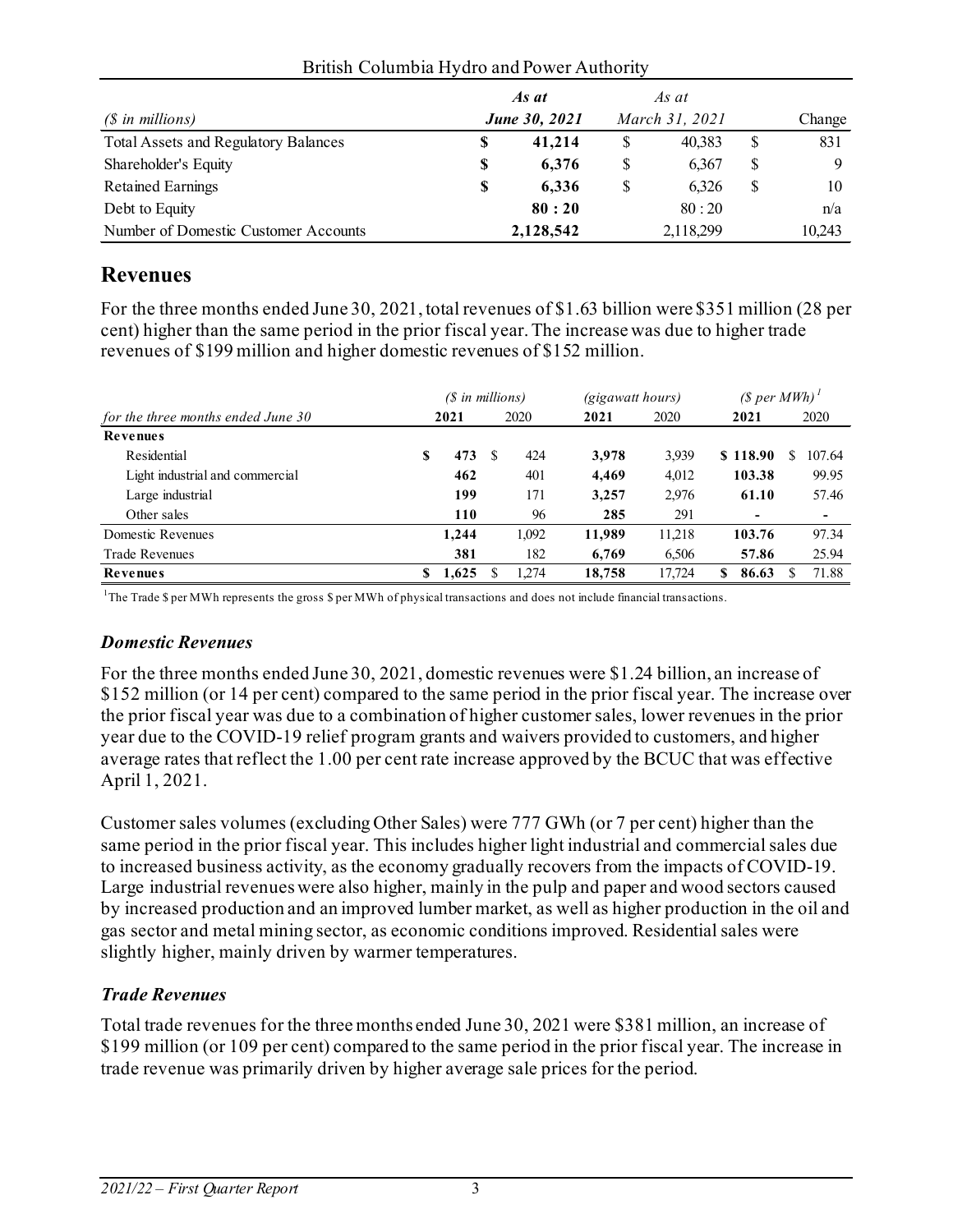## **Operating Expenses**

For the three months ended June 30, 2021, total operating expenses of \$1.34 billion were \$160 million (or 14 per cent) higher than the same period in the prior fiscal year. The increase over the prior fiscal year was primarily due to higher trade energy costs of \$66 million, higher domestic energy costs of \$44 million, higher amortization of \$33 million, and higher materials and external services of \$19 million.

## *Energy Costs*

Energy costs are comprised of electricity and gas purchases for domestic and trade customers, water rentals and transmission and other charges. Energy costs are influenced primarily by the volume of energy consumed by customers, the mix of sources of supply and market prices of energy. The mix of sources of supply is influenced by variables such as the current and forecast market prices of energy, water inflows, reservoir levels, energy demand, and environmental and social impacts.

Total energy costs for the three months ended June 30, 2021 were \$639 million, \$110 million (or 21 per cent) higher than the same period in the prior fiscal year. The increase was primarily due to higher trade energy costs of \$66 million, and higher domestic energy costs of \$44 million.

|                                                                        | (\$ in millions) |          |                          | <i>(gigawatt hours)</i>  |                          | (\$ per MWh) <sup>2</sup> |                          |
|------------------------------------------------------------------------|------------------|----------|--------------------------|--------------------------|--------------------------|---------------------------|--------------------------|
| for the three months ended June 30                                     | 2021             |          | 2020                     | 2021                     | 2020                     | 2021                      | 2020                     |
| <b>Energy Costs</b>                                                    |                  |          |                          |                          |                          |                           |                          |
| Water rental payments (hydro generation) <sup><math>\perp</math></sup> | 87               | <b>S</b> | 70                       | 10,100                   | 8.806                    | \$.<br>8.61               | 7.95                     |
| Purchases from Independent Power Producers                             | 350              |          | 324                      | 4,487                    | 3,698                    | 78.00                     | 87.61                    |
| Gas and transportation for thermal generation                          |                  |          |                          | $\overline{\phantom{a}}$ | $\overline{\phantom{0}}$ |                           | $\overline{\phantom{0}}$ |
| Transmission charges and other expenses                                | 10               |          |                          | 27                       | 22                       | $\overline{\phantom{0}}$  | $\overline{\phantom{0}}$ |
| Non-Treaty storage and Co-ordination agreements                        | (2)              |          | $\overline{\phantom{0}}$ |                          |                          |                           |                          |
| Domestic Energy Costs                                                  | 446              |          | 402                      | 14,614                   | 12,526                   | 30.52                     | 32.09                    |
| <b>Trade Energy Costs</b>                                              | 193              |          | 127                      | 5,611                    | 6.114                    | 33.07                     | 15.98                    |
| <b>Energy Costs</b>                                                    | 639              |          | 529                      | 20,225                   | 18.640                   | \$ 31.59                  | 28.38                    |

<sup>1</sup>Water rental payments are based on the previous calendar year's actual hydro generation volumes. The \$ per MWh is a simple average calculation and does not reflect actual water rental rates during the period.

2 The Trade \$ per MWh represents the gross \$ per MWh of physical transactions and does not include financial transactions.

## *Domestic Energy Costs*

Domestic energy costs for the three months ended June 30, 2021 were \$446 million, \$44 million (or 11 per cent) higher than the same period in the prior fiscal year. The increase in costs was primarily due to higher costs of energy purchases from Independent Power Producers (IPPs) largely due to higher deliveries from hydro IPPs, and higher water rental costs. Water rental payments are based on the prior calendar year's hydro generation volumes and were driven by higher water inflows in the prior calendar year.

## *Trade Energy Costs*

Total trade energy costs for the three months ended June 30, 2021 were \$193 million, an increase of \$66 million (or 52 per cent) compared to the same period in the prior fiscal year. The increase in trade energy costs was primarily driven by higher average purchase prices for the period.

## *Water Inflows and Reservoir Storage*

Water inflows (energy equivalent) to the system for the three months ended June 30, 2021 were above average and higher than the same period in the prior fiscal year. The above average water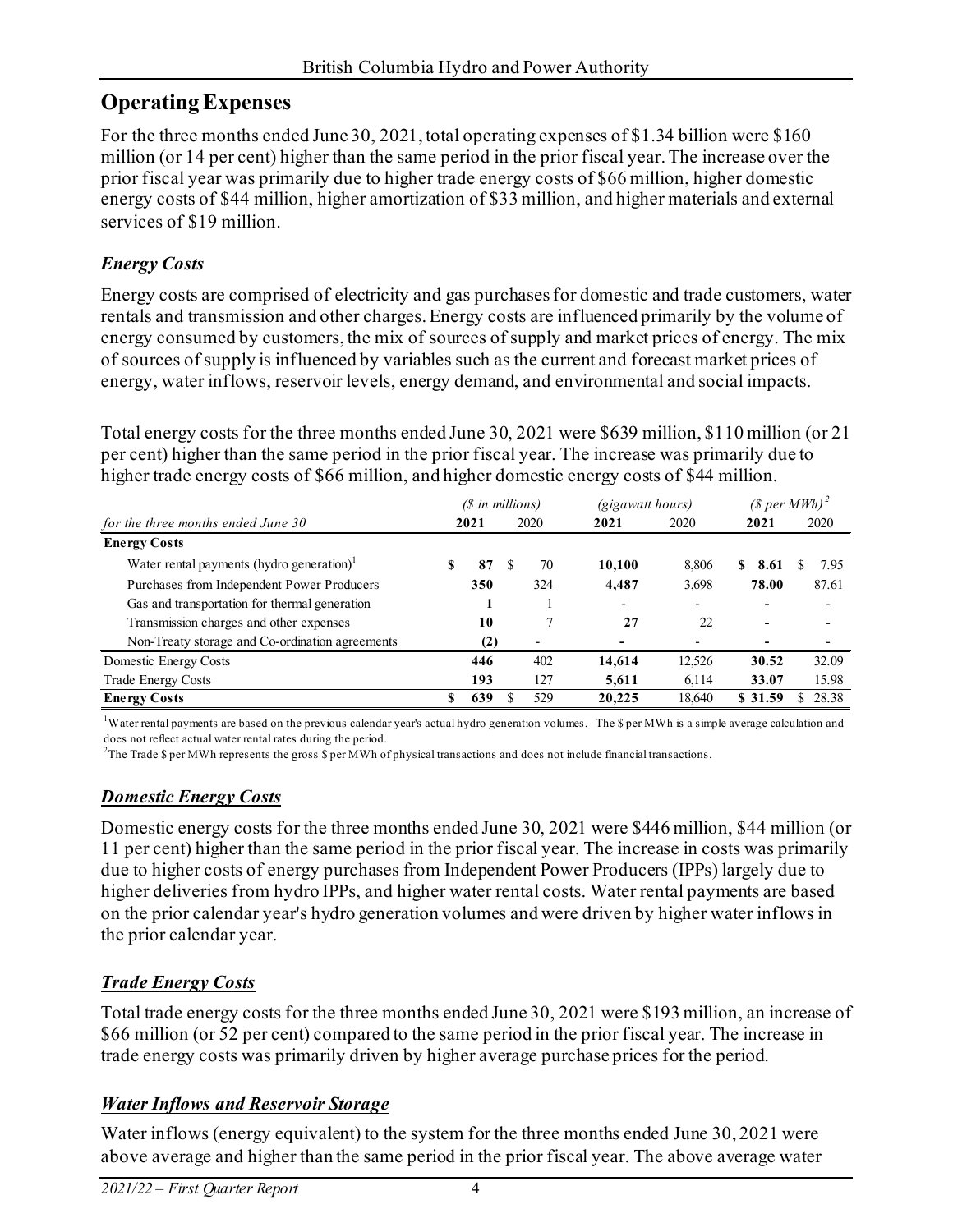inflows during the three months ending June 30, 2021 were due to high inflows associated with a front-loaded snowpack melt following the warmer than average temperatures across the province.

System energy storage is tracking above the ten-year historic average due to above average inflows in fiscal 2021. System energy storage at June 30, 2021 was lower than at June 30, 2020.

### *Personnel Expenses*

Personnel expenses include salaries and wages, benefits and post-employment benefits. Personnel expenses for the three months ended June 30, 2021 were \$194 million, comparable to the \$196 million in the same period in the prior fiscal year.

### *Materials and External Services*

Materials and External Services primarily include materials, supplies, and contractor fees. Materials and external services for the three months ended June 30, 2021 were \$154 million, \$19 million (14 per cent) higher than the same period in the prior fiscal year primarily due to lower spending in the prior year due to COVID-19 delays and higher spending in the current year to support compliance with the Mandatory Reliability Standards Program in British Columbia.

### *Amortization and Depreciation*

Amortization and depreciation expense includes the depreciation of property, plant and equipment, amortization of intangible assets, and depreciation of right-of-use assets. Amortization and depreciation expense for the three months ended June 30, 2021 was \$282 million, \$33 million (13 per cent) higher than the same period in the prior fiscal year primarily due to higher depreciation of \$23 million as a result of a change in the estimated useful lives of BC Hydro's property, plant, and equipment. The change in estimated useful lives was based on the recommendations from a depreciation study that was completed during the quarter.

### *Grants, Taxes and Other Costs*

The Company is a Crown corporation and therefore no Canadian provincial or federal income tax is payable. However, the Company pays provincial and local government taxes and grants in lieu of property taxes to municipalities, regional districts, and rural area jurisdictions. In addition, Powerex, a subsidiary of BC Hydro, pays taxes relating to trading activity in the United States.

Other costs, net of recoveries primarily includes gains and losses on the disposal of assets, certain cost recoveries related to operating costs, and dismantling costs.

Total grants, taxes and other costs for the three months ended June 30, 2021 were \$89 million, comparable to the \$86 million in the same period in the prior fiscal year.

### *Capitalized Costs*

Capitalized costs consist of costs directly attributable to capital expenditures that are transferred from operating costs to Property, Plant & Equipment. Capitalized costs for the three months ended June 30, 2021 were \$19 million, comparable to the \$16 million in the same period in the prior fiscal year.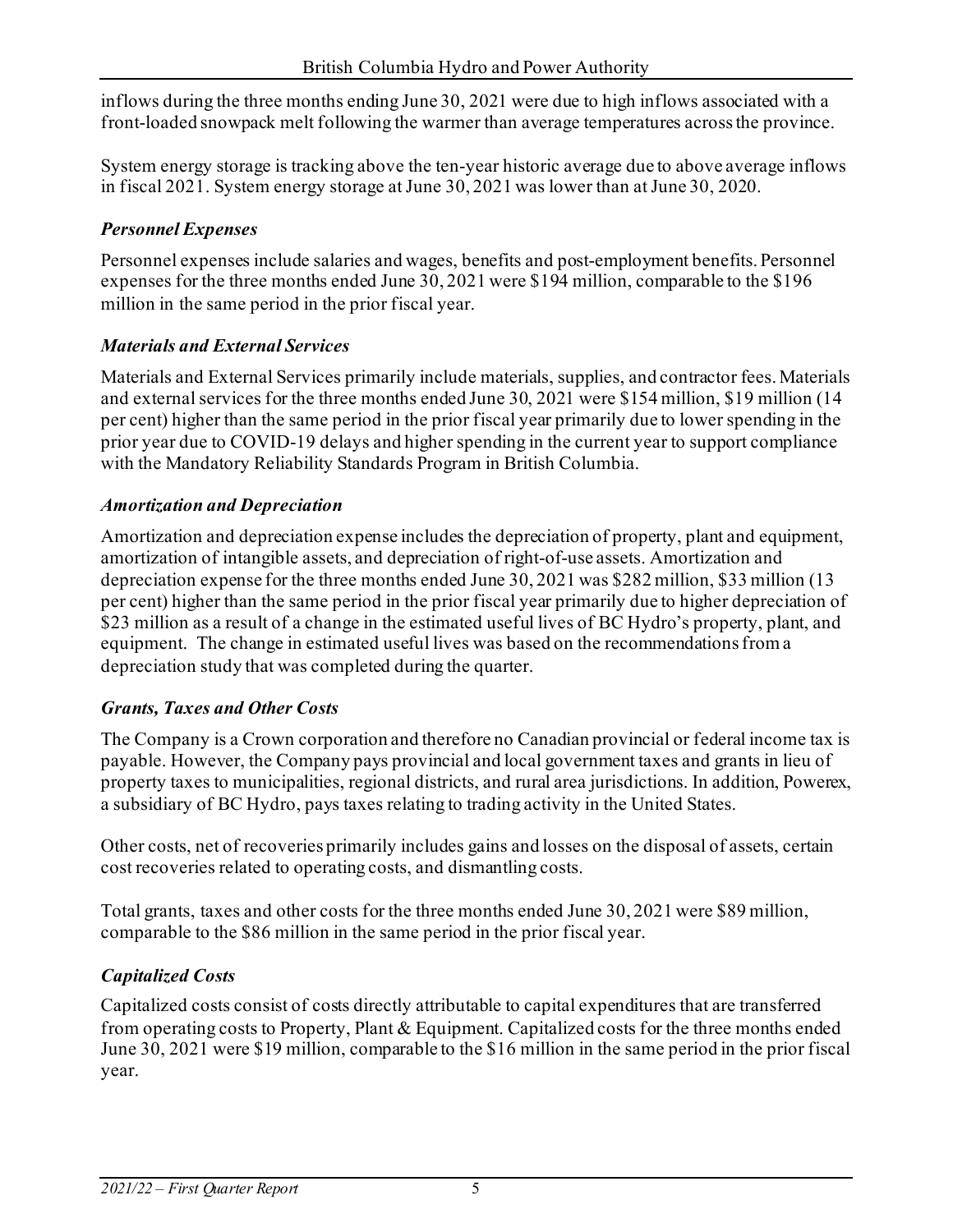## **Finance Charges**

Finance charges for the three months ended June 30, 2021 were \$329 million, \$29 million (or 10 percent) higher than the prior fiscal year. The increase was primarily due to higher unrealized losses on interest rate hedges used to economically hedge the interest rates on future debt issuances. The increase was partially offset by lower interest rates for long-term debt and shortterm borrowings.

## **Regulatory Transfers**

In accordance with IFRS 14, *Regulatory Deferral Accounts*, the Company separately presents regulatory balances and related net movements on the Condensed Consolidated Interim Statements of Financial Position and the Condensed Consolidated Interim Statements of Comprehensive Income.

The Company has established various regulatory accounts through rate regulation and with the approval of the BCUC. The use of regulatory accounts is common amongst regulated utility industries throughout North America. BC Hydro uses various regulatory accounts, in compliance with BCUC orders, including to better match costs and benefits for different generations of customers, and to defer to future periods differences between forecast and actual costs or revenues. Deferred amounts are included in customer rates in future periods, subject to approval by the BCUC and have the effect of adjusting net income.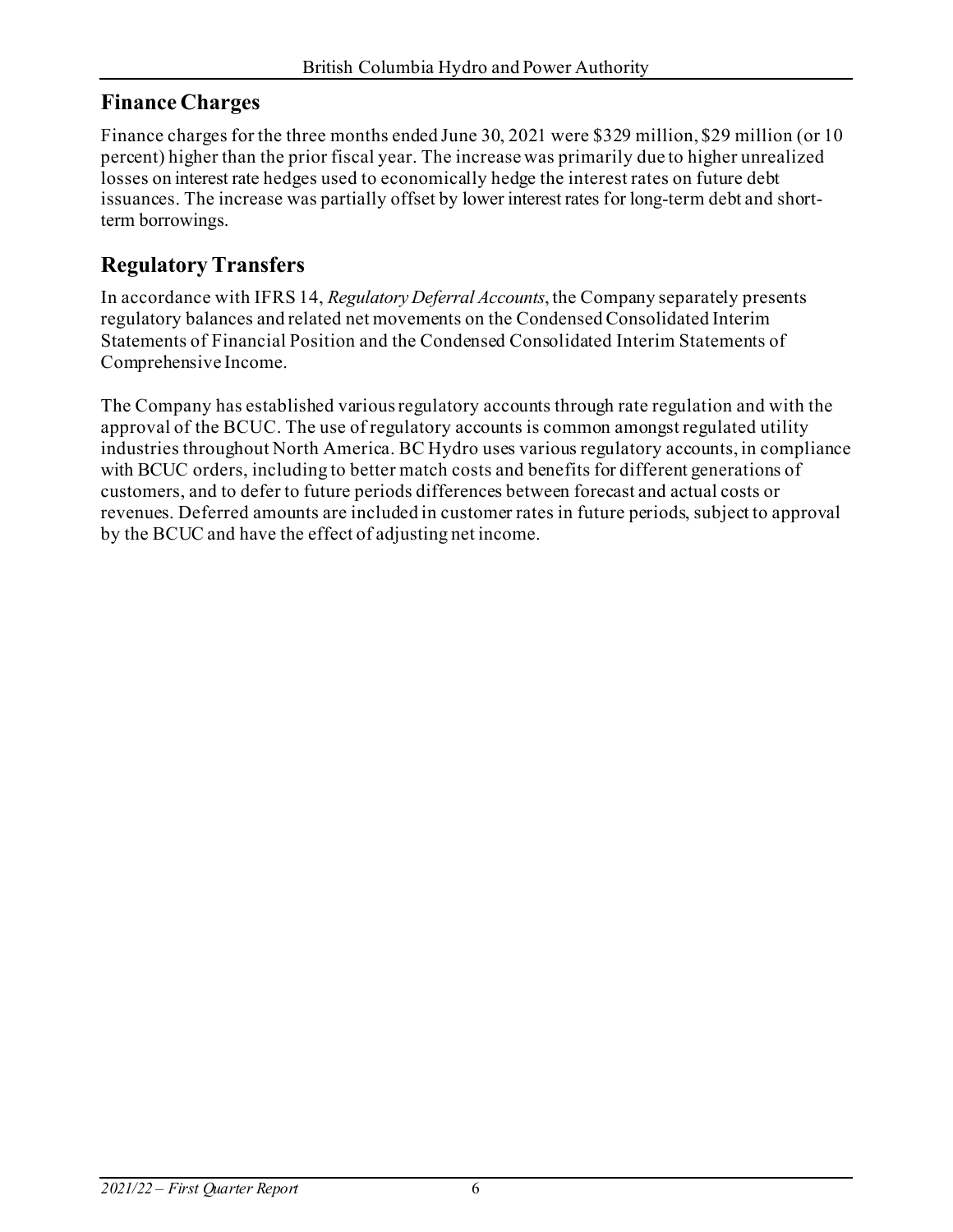| For the three months ended June 30 $(\$$ in millions) |             | 2021              | 2020           |
|-------------------------------------------------------|-------------|-------------------|----------------|
| <b>Cost of Energy Variance Accounts</b>               |             |                   |                |
| Heritage Deferral Account                             | $\mathbf S$ | $\mathbb{S}$<br>1 | (14)           |
| Non-Heritage Deferral Account                         |             | 74                | 77             |
| Load Variance                                         |             | (22)              |                |
| Biomass Energy Program Variance                       |             |                   |                |
| Low Carbon Fuel Credits Variance                      |             | 8                 |                |
| Trade Income Deferral Account                         |             | (149)             | 9              |
|                                                       |             | (87)              | 72             |
| <b>Forecast Variance Accounts</b>                     |             |                   |                |
| <b>Non-Current Pension Costs</b>                      |             |                   | 644            |
| Debt Management                                       |             | 171               | 111            |
| <b>Real Property Sales</b>                            |             |                   | $\overline{2}$ |
| Other                                                 |             | 17                | 16             |
|                                                       |             | 188               | 773            |
| <b>Capital-Like Accounts</b>                          |             |                   |                |
| Demand-Side Management                                |             | 15                | 12             |
| Site C                                                |             |                   | (1)            |
| IFRS Property, Plant & Equipment                      |             |                   | 6              |
|                                                       |             | 15                | 17             |
| <b>Non-Cash Accounts</b>                              |             |                   |                |
| Environmental Provisions & Costs                      |             | 4                 | 8              |
| First Nations Provisions & Costs                      |             |                   | 6              |
| Other                                                 |             | (1)               | (1)            |
|                                                       |             | 3                 | 13             |
| Amortization of regulatory accounts                   |             | (81)              | (38)           |
| Interest on regulatory accounts                       |             | 5                 | 6              |
| Net increase in regulatory accounts                   | $\mathbf S$ | 43<br>\$          | 843            |

#### Net regulatory account transfers are comprised of the following:

For the three months ended June 30, 2021, there was a net addition of \$43 million to the Company's regulatory accounts compared to a net addition of \$843 million in the same period in the prior fiscal year. The net regulatory asset balance as at June 30, 2021 was \$4.32 billion compared to \$4.28 billion as at March 31, 2021.

Net additions to the regulatory accounts during the three months ended June 30, 2021 included \$171 million of additions to the Debt Management Regulatory Account primarily due to decreases in the fair value of interest rate hedges resulting from a decrease in forward interest rates, partially offset by \$87 million of net reductions to the Cost of Energy Variance Accounts primarily due to higher trade income than planned.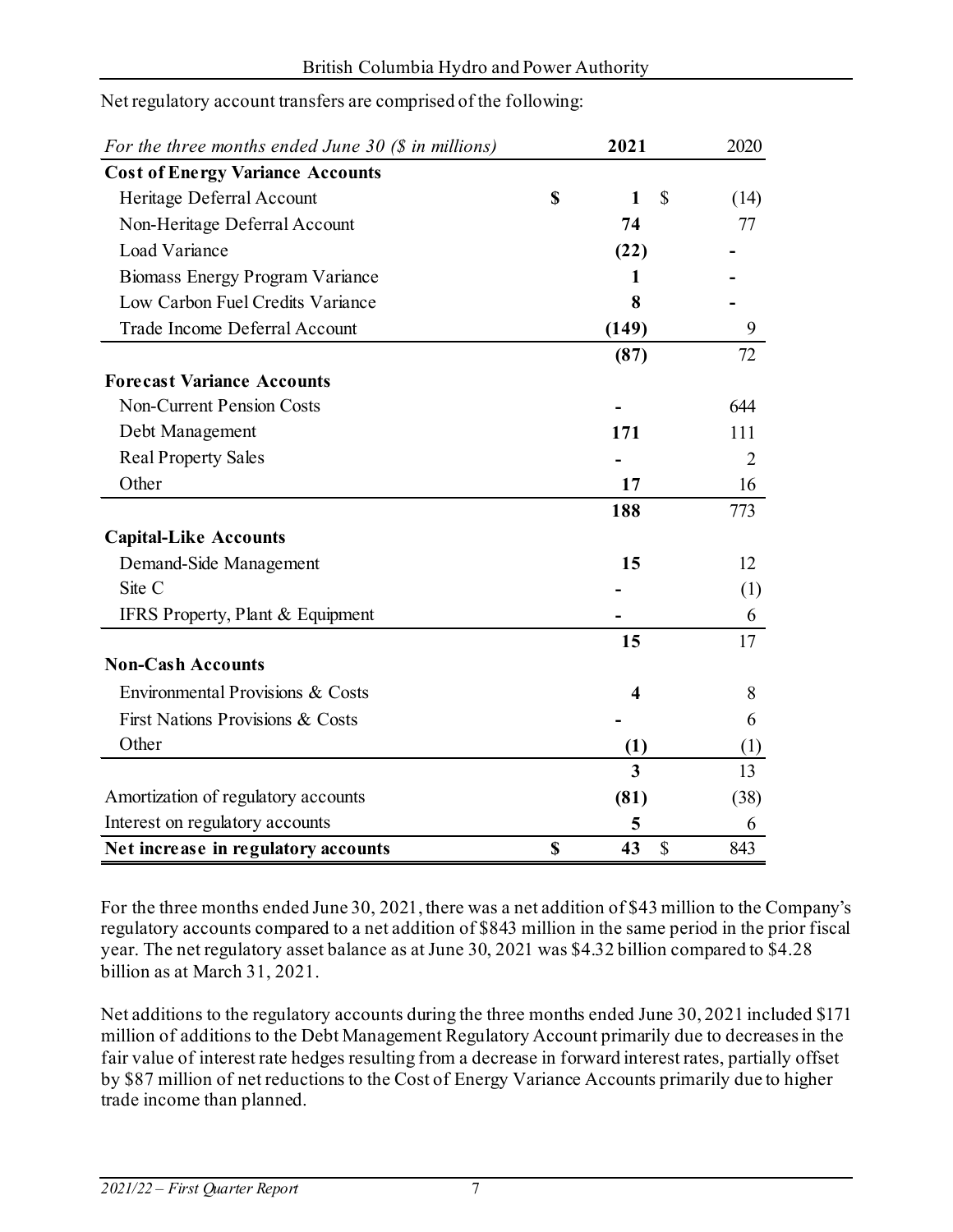BC Hydro has or has applied for regulatory mechanisms to collect 25 of 30 regulatory accounts in use or with balances at June 30, 2021 in rates over various periods, which represent approximately 86 per cent of the net regulatory asset balance.

## **Liquidity and Capital Resources**

Cash flow provided by operating activities for the three months ended June 30, 2021 was \$126 million, compared to \$49 million in the same period in the prior fiscal year. The increase was mainly due to higher domestic revenues and higher trade income.

The long-term debt balance net of sinking funds as at June 30, 2021 was \$25.42 billion compared to \$24.78 billion as at March 31, 2021. The increase was mainly a result of an increase in revolving borrowings of \$541 million and an increase in net long-term bond issuances (net of redemptions) for net proceeds of \$125 million. The increase was primarily to fund capital expenditures and to manage working capital.

## **Capital Expenditures**

Capital expenditures include property, plant and equipment and intangible assets. The capital expenditures, before contributions-in-aid of construction, were as follows:

| For the three months ended June 30 $(\$$ in millions)        |    | 2021     | 2020 |
|--------------------------------------------------------------|----|----------|------|
| Transmission lines and substation replacements and expansion | -S | 96       | 61   |
| Generation replacements and expansion                        |    | 78       | 63   |
| Distribution system improvements and expansion               |    | 145      | 130  |
| General, including technology, vehicles and buildings        |    | 28       | 58   |
| Site C Project                                               |    | 541      | 386  |
| <b>Total Capital Expenditures</b>                            |    | 888<br>S | 698  |

Total capital expenditures presented in this table are different from the amount of property, plant and equipment and intangible asset expenditures in the Consolidated Interim Statements of Cash Flows because the expenditures above include accruals.

The increase in capital expenditures of \$190 million for the three months ended June 30, 2021 compared to the same period in the prior fiscal year was primarily due to higher Site C Project expenditures as well as Transmission lines and substation replacements and expansion. Capital expenditures for the three months ended June 30, 2021 were within planned amounts.

Transmission lines and substation replacements and expansion include capital expenditures on transmission overhead lines, cables, substations, telecommunication systems, and transmission power equipment. Key capital expenditures include the following projects/programs: Transmission Wood Structure and Framing Replacements, Barnard Substation Feeder Section Replacement, LNG Canada Load Interconnection, Jordan River – Switchyard Upgrade and Capilano Substation Upgrade.

Generation replacements and expansion include capital expenditures on dam safety projects as well as on generating facilities and related major equipment such as turbines, generators, governors, exciters, transformers, and circuit breakers. Key capital expenditures include the following projects: Waneta Unit 3 Life Extension, John Hart Dam Seismic Upgrade, Cheakamus Recoat Units 1 and 2 Penstocks (Interior and Exterior), and Mica – Reactor Replacement.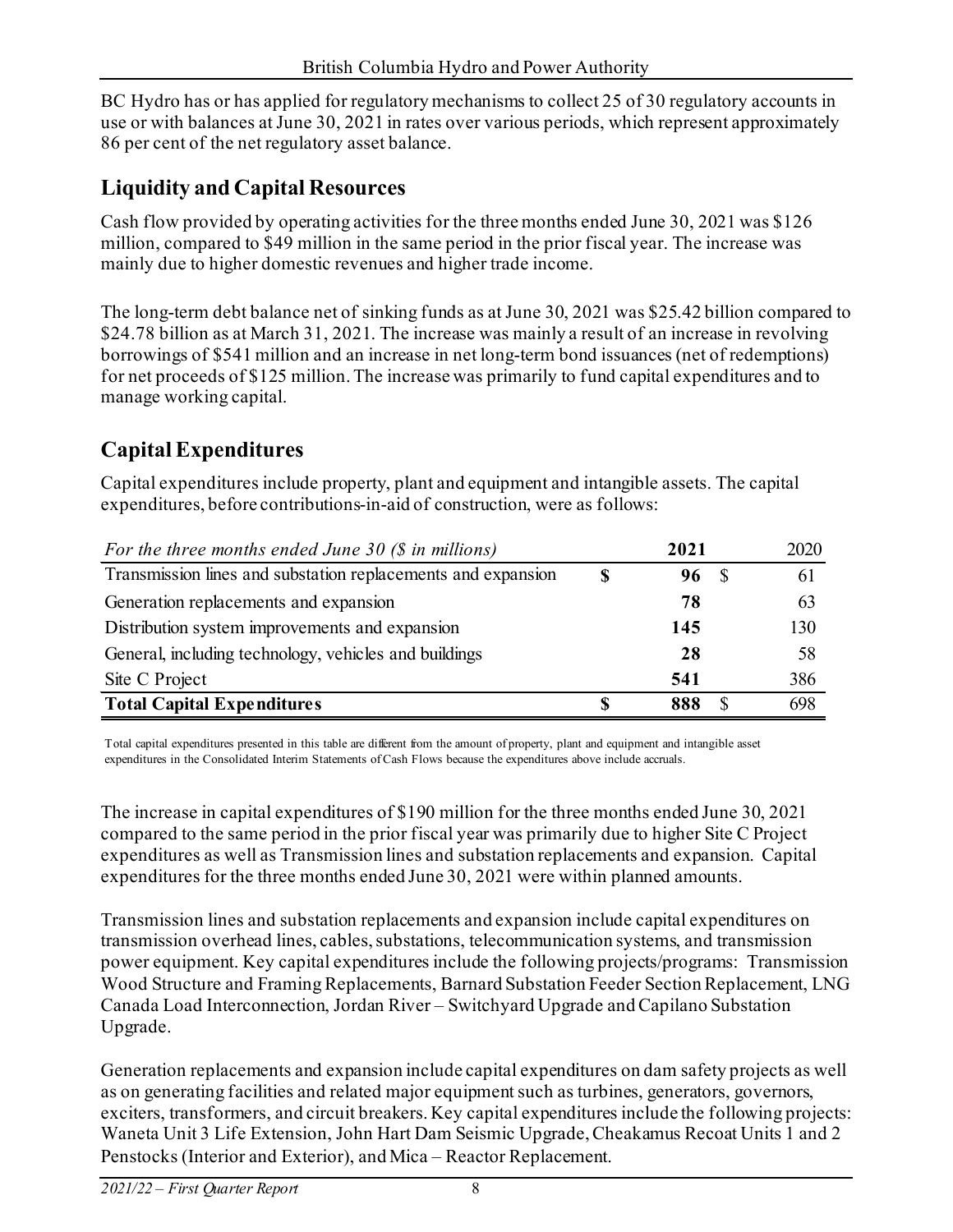Distribution system improvements and expansion include capital expenditures on customer driven work, end of life asset replacements, and system expansion and improvements.

General includes capital expenditures on various building development programs, vehicles, and other technology projects.

Site C incurred capital expenditures across the project, primarily for work areas such as generating station and spillways, main civil works, turbines and generators, right bank foundation enhancements, highway realignment and for worker accommodations, project management and support services and interest during construction.

## **Rate Regulation**

In the process of regulating and setting rates for BC Hydro, the BCUC must ensure that the rates are sufficient to allow BC Hydro to provide reliable electricity service, meet its financial obligations, comply with government policy, and earn an annual rate of return.

### *Fiscal 2022 Revenue Requirements Application*

On December 22, 2020, BC Hydro filed a one-year revenue requirements application with the BCUC, seeking a rate increase of 1.16 per cent for Fiscal 2022. In particular, the Application sought additional operating funding for investments related to Mandatory Reliability Standards, vegetation programs, and cybersecurity. On January 5, 2021, the BCUC issued Order No. G-1-21, approving our requested rate increase on an interim basis.

On June 17, 2021 the BCUC issued its Decision on BC Hydro's F2022 RRA. The Decision included three compliance directives that resulted in financial adjustments. BC Hydro has calculated the impact of the adjustments and determined that the revised rate increase is 1.00 percent. BC Hydro commenced charging customers the interim rate of 1.16 per cent on April 1, 2021 and intends to provide a one-time on-bill credit for the difference between the interim and revised rates.

BC Hydro submitted a Compliance Filing on July 16, 2021 reflecting the compliance directives incorporated in the Decision.

In addition, BC Hydro expects to file its next revenue requirements application in August 2021 for a three-year test period, covering Fiscal 2023 to 2025.

## **Risk Management**

BC Hydro is exposed to numerous risks, which can result in safety, environmental, financial, reliability and reputational impacts. This section of the MD&A discusses risks that may impact financial performance.

The impact of many financial risks associated with uncontrollable external influences on BC Hydro's net income is mitigated through the use of BCUC-approved regulatory accounts. Regulatory accounts assist in matching costs and benefits for different generations of customers and to defer for future recovery in rates the differences between planned and actual costs or revenues that arise due to uncontrollable events. BC Hydro's approach to the recovery of its regulatory accounts is included in the Fiscal 2022 Revenue Requirements Application.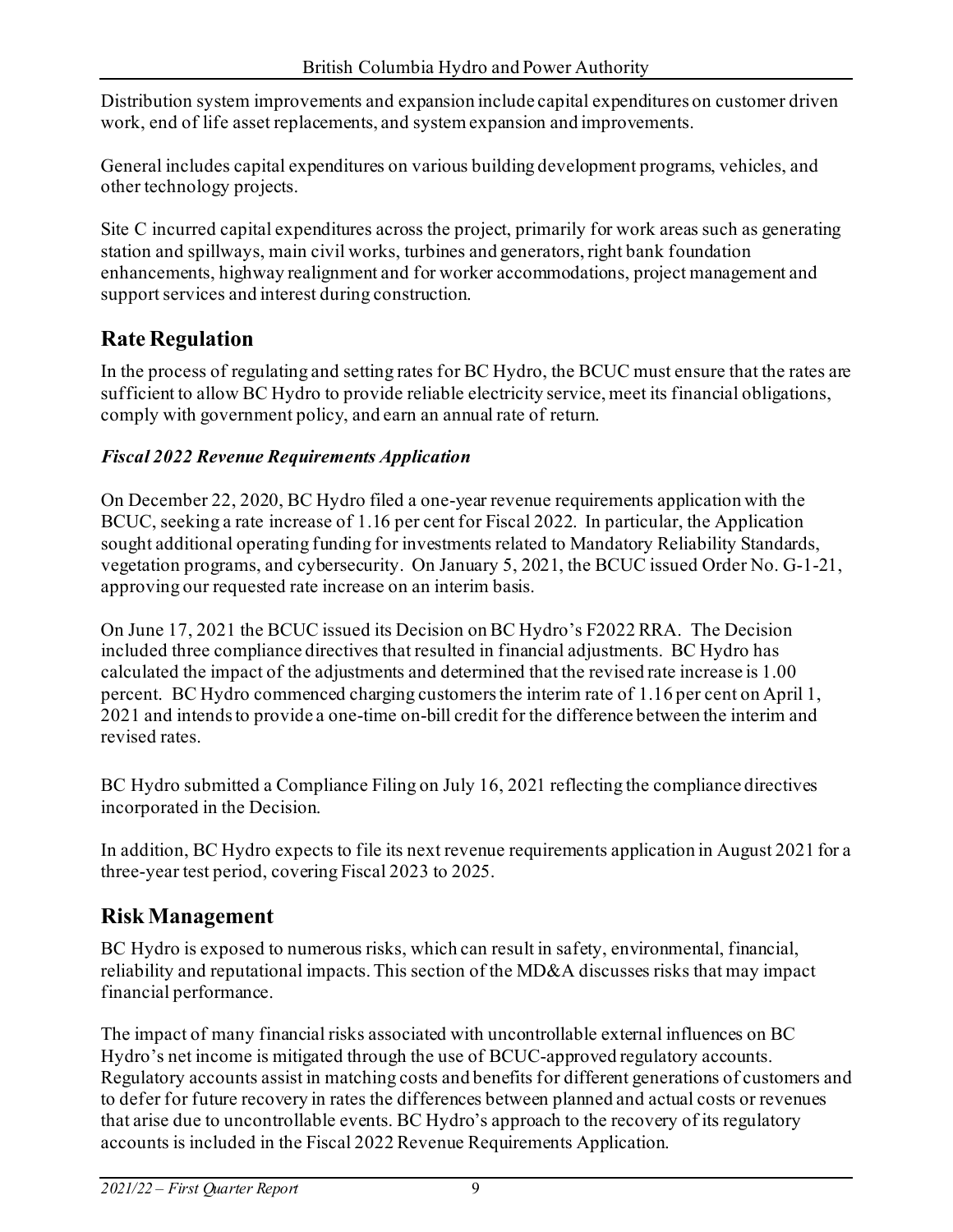### *Significant Financial Risks*

The largest sources of variability in BC Hydro's financial performance are typically domestic and trade revenue, domestic and trade cost of energy, and finance charges. These are influenced by several elements, which generally fall into the following five categories: hydro generation, customer load, electricity/gas trade margins, deliveries from electricity purchase agreement contracts, interest rates, and discount rates for post-employment benefit plans. Neither a high nor a low value of any of these individual drivers is intrinsically positive or negative for BC Hydro's financial results. It is the specific combination of these drivers in any given year which has an impact.

While meeting domestic demand, environmental regulations and treaty obligations, BC Hydro attempts to operate the system to take maximum advantage of market energy prices – buying from the markets when prices are low and selling when prices are high. In doing so, BC Hydro seeks to optimize the combined effects of these elements and reduce the net cost of energy for our customers.

In addition, the Site C Project faces significant financial risks. On February 26, 2021, the Province announced the Site C Project is proceeding and the cost is estimated at \$16 billion, with a one-year delay to 2025 for the project in-service date. In June 2021, the Treasury Board approved this cost estimate. BC Hydro is also implementing the recommended actions in the Milburn Report.

### *Demand for Electricity*

Domestic load volumes for the three months ended June 30, 2021 were approximately 7 per cent higher than the same period in the prior fiscal year. Compared to plan, load volumes were 1 per cent higher for the three months ended June 30, 2021. This increased load follows as global, national and provincial economies recover. While uncertainty associated with the pandemic's impacts on electricity demand remains, the current recovery trends are expected to continue.

This section should be read in conjunction with the risks disclosed in the Risk Management section in the Management's Discussion and Analysis presented in the 2020/21 Annual Service Plan Report for the year ended March 31, 2021. In addition, information on risks and opportunities that could significantly impact BC Hydro meeting its objectives is outlined a[t www.bchydro.com/serviceplan.](http://www.bchydro.com/serviceplan)

## **Future Outlook**

The *Budget Transparency and Accountability Act* requires that BC Hydro file a Service Plan each year. BC Hydro's Service Plan filed in February 2021 included net income for 2021/22 at \$712 million which is consistent with the amount required by Order in Council No. 172.

The Company's earnings can fluctuate significantly due to the factors discussed in the preceding section, many of which are non-controllable. The impact to net income of these non-controllable factors is largely mitigated through the use of regulatory accounts. The Service Plan for 2021/22 assumes average water inflows (100 per cent of average), domestic sales of 52,448 GWh, average market energy prices of US \$30.83/MWh, short-term interest rates of 0.24 per cent, and a Canadian to US dollar exchange rate of US \$0.7630.

BC Hydro filed an updated forecast with the Province in August 2021. The updated forecast net income for 2021/22 is \$704 million due to higher forecast operating costs. The forecast also assumes above average water inflows (102 percent of average), domestic sales of 52,205 GWh, average market energy prices of U.S. \$36.47/MWh, short-term interest rates of 0.20 per cent and a Canadian to US dollar exchange rate of US \$0.7922.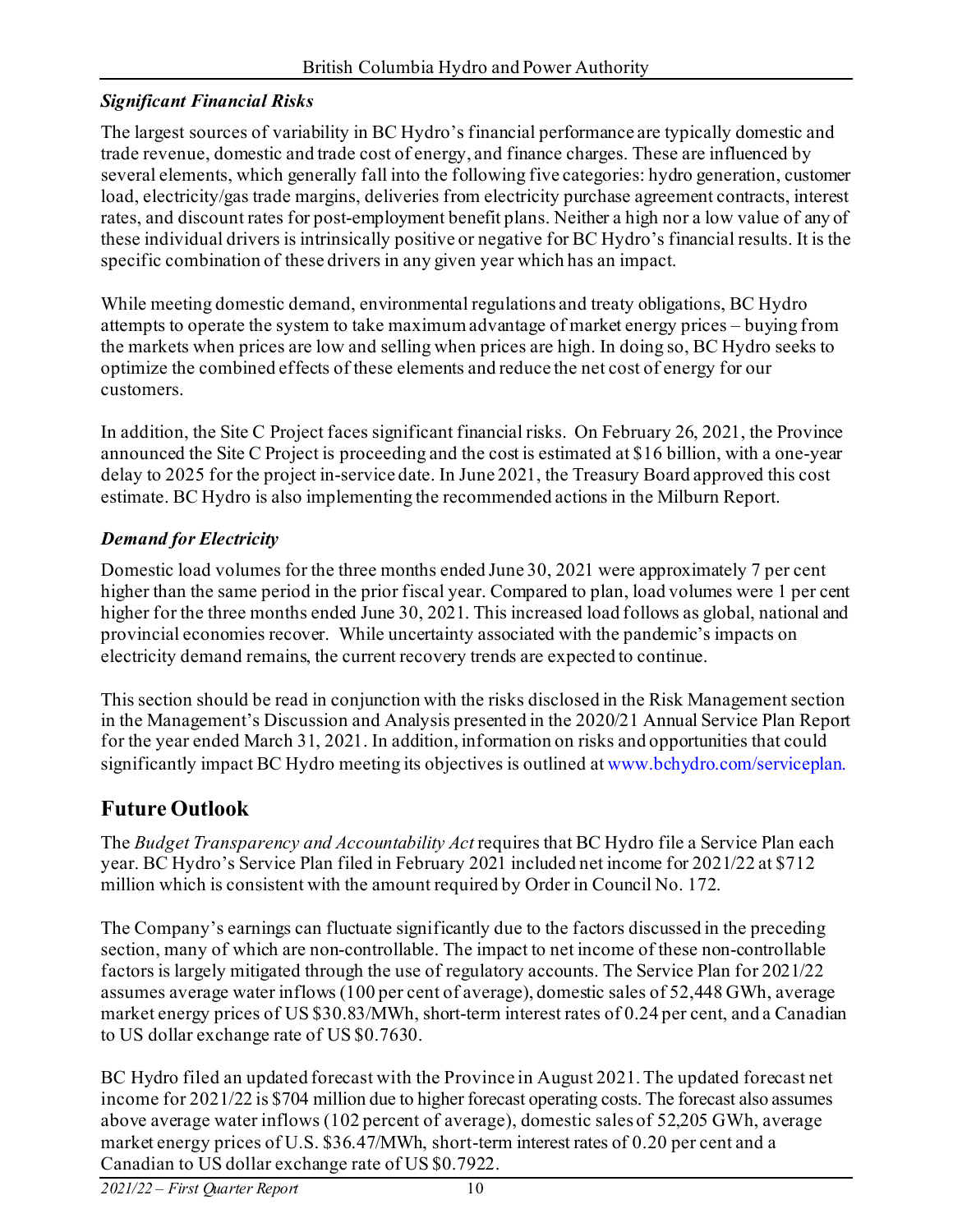The COVID-19 pandemic continues to adversely impact global activity and has contributed to significant volatility in financial markets. The pandemic could have a sustained adverse impact on economic and market conditions and could adversely impact BC Hydro's future performance if it were to cause a prolonged decrease in customer load, volatility in electricity/gas trade margins and interest rates, difficulty accessing debt, project delays and project cost escalations.

While BC Hydro engages in emergency preparedness (including business continuity planning) to mitigate risks, the persisting uncertainty of this situation limits the ability to predict the ultimate adverse impact of COVID-19 on BC Hydro's performance, financial condition, results of operations and cash flows.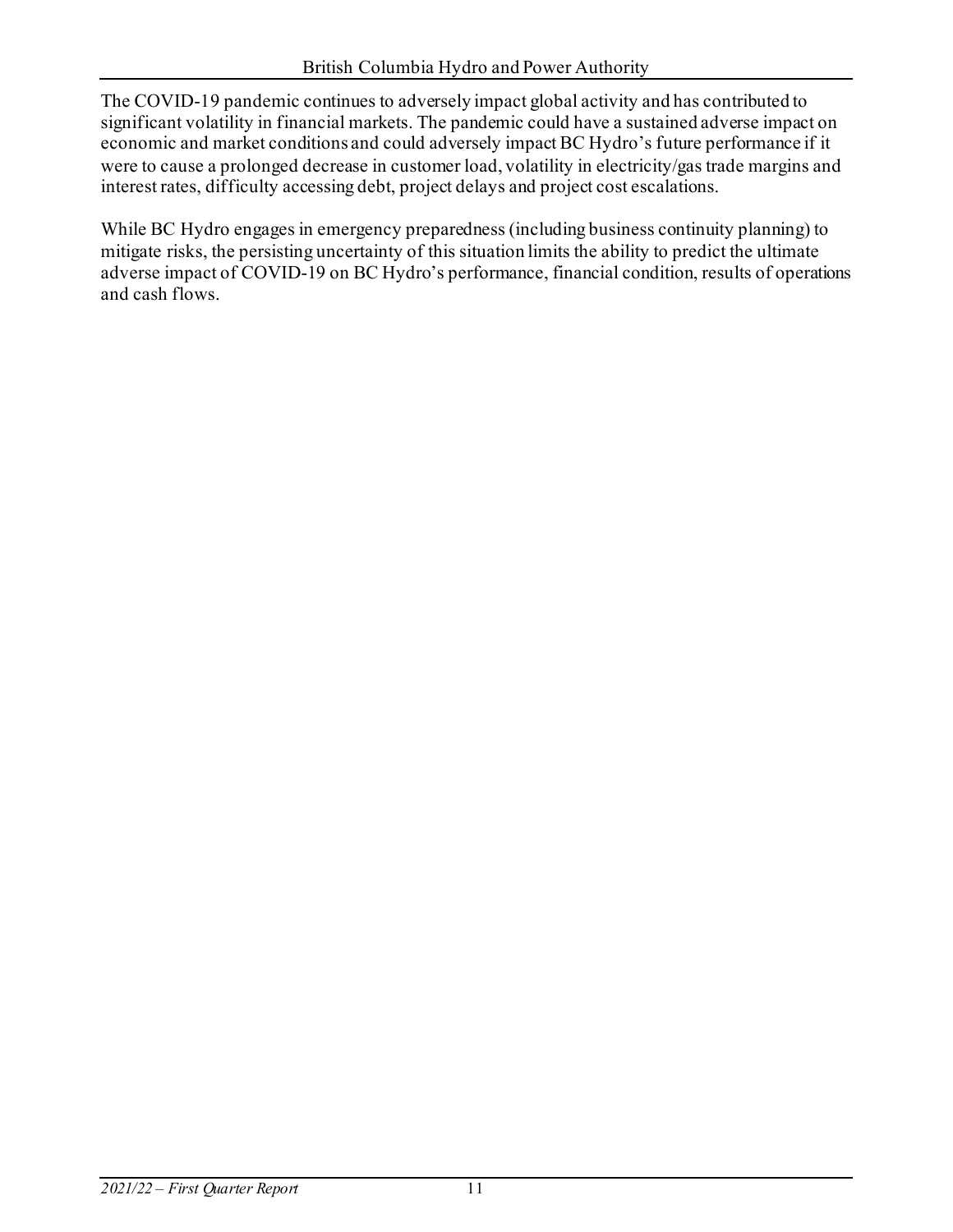#### British Columbia Hydro and Power Authority

| For the three months ended June 30 (in millions)                     |                           | 2021  | 2020        |
|----------------------------------------------------------------------|---------------------------|-------|-------------|
| <b>Revenues</b> (Note 3)                                             |                           |       |             |
| Domestic                                                             | $\boldsymbol{\mathsf{S}}$ | 1,244 | \$<br>1,092 |
| Trade                                                                |                           | 381   | 182         |
| <b>Revenues</b>                                                      |                           | 1,625 | 1,274       |
| <b>Expenses</b>                                                      |                           |       |             |
| Operating expenses (Note 4)                                          |                           | 1,339 | 1,179       |
| Finance charges (Note 5)                                             |                           | 329   | 300         |
| <b>Net Loss Before Movement in Regulatory Balances</b>               |                           | (43)  | (205)       |
| Net movement in regulatory balances (Note 9)                         |                           | 53    | 211         |
| <b>Net Income</b>                                                    |                           | 10    | 6           |
| <b>Other Comprehensive Income</b>                                    |                           |       |             |
| <b>Items Reclassified Subsequently to Net Income</b>                 |                           |       |             |
| Effective portion of changes in fair value of derivatives designated |                           |       |             |
| as cash flow hedges (Note 14)                                        |                           | (14)  | (20)        |
| Reclassification to income of derivatives designated                 |                           |       |             |
| as cash flow hedges (Note 14)                                        |                           | 11    | 39          |
| Foreign currency translation losses                                  |                           | (15)  | (18)        |
| Items That Will Not Be Reclassified Subsequently to Net Income       |                           |       |             |
| Actuarial gain (loss) on post employment benefits                    |                           | 27    | (618)       |
| Other Comprehensive Income (Loss) before movement in                 |                           |       |             |
| regulatory balances                                                  |                           | 9     | (617)       |
| Net movements in regulatory balances (Note 9)                        |                           | (10)  | 632         |
| Other Comprehensive Income (Loss)                                    |                           | (1)   | 15          |
| <b>Total Comprehensive Income</b>                                    | $\boldsymbol{\mathsf{S}}$ | 9     | \$<br>21    |

## **Unaudited Condensed Consolidated Interim Statements of Comprehensive Income**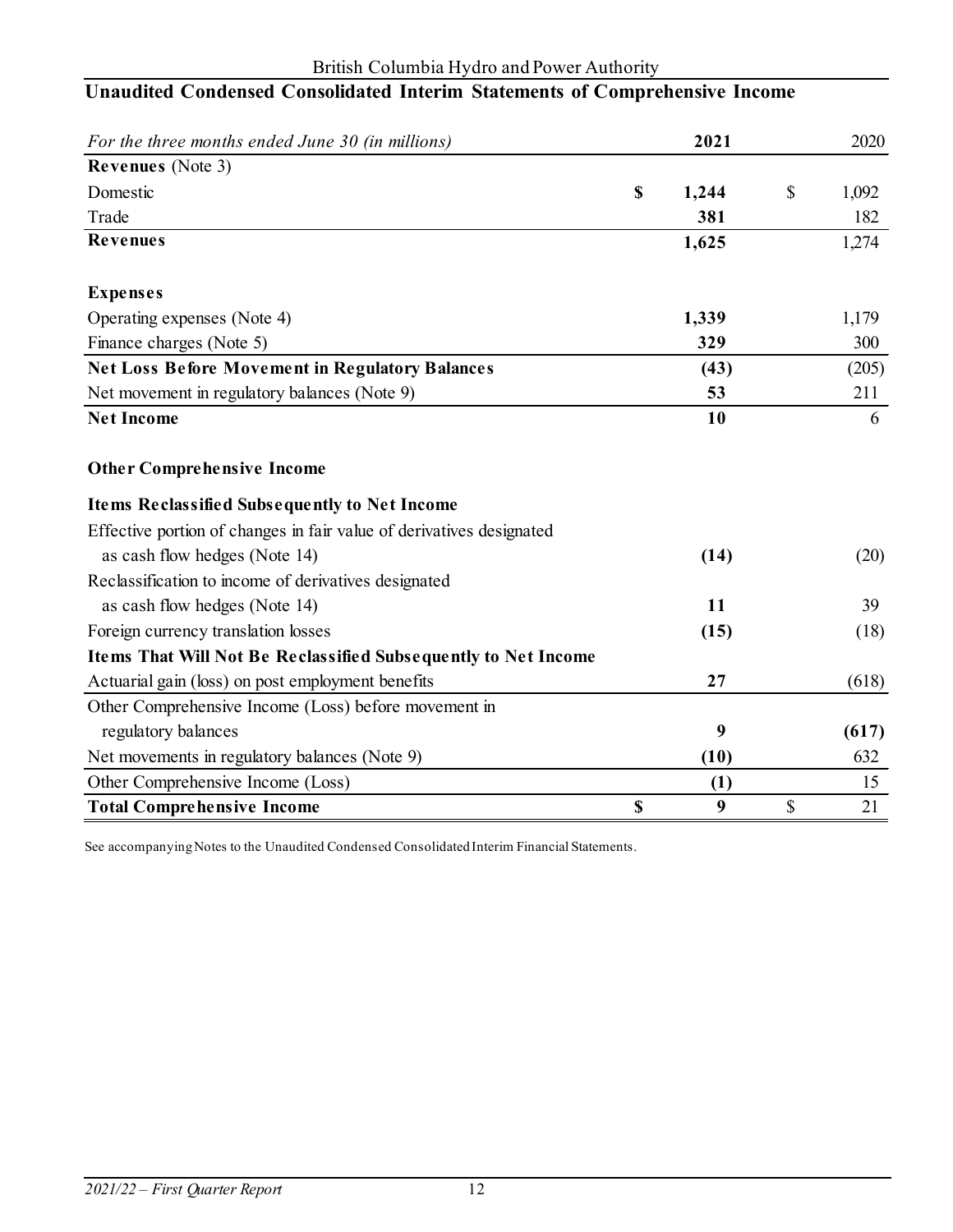| Unaudited Condensed Consolidated Interim Statements of Financial Position | As at        |          | As at  |  |
|---------------------------------------------------------------------------|--------------|----------|--------|--|
|                                                                           | June 30      | March 31 |        |  |
| (in millions)                                                             | 2021         |          | 2021   |  |
| Assets                                                                    |              |          |        |  |
| <b>Current Assets</b>                                                     |              |          |        |  |
| Cash and cash equivalents                                                 | \$<br>36     | \$       | 37     |  |
| Restricted cash                                                           |              |          | 6      |  |
| Accounts receivable and accrued revenue                                   | 788          |          | 827    |  |
| Inventories (Note 7)                                                      | 220          |          | 182    |  |
| Prepaid expenses                                                          | 173          |          | 152    |  |
| Current portion of derivative financial instrument assets (Note 14)       | 204          |          | 87     |  |
|                                                                           | 1,421        |          | 1,291  |  |
| <b>Non-Current Assets</b>                                                 |              |          |        |  |
| Property, plant and equipment (Note 8)                                    | 32,296       |          | 31,677 |  |
| Right-of-use assets                                                       | 1,290        |          | 1,317  |  |
| Intangible assets (Note 8)                                                | 696          |          | 688    |  |
| Derivative financial instrument assets (Note 14)                          | 37           |          | 30     |  |
| Other non-current assets (Note 10)                                        | 599          |          | 605    |  |
|                                                                           | 34,918       |          | 34,317 |  |
| <b>Total Assets</b>                                                       | \$<br>36,339 | \$       | 35,608 |  |
| <b>Regulatory Balances (Note 9)</b>                                       | 4,875        |          | 4,775  |  |
| <b>Total Assets and Regulatory Balances</b>                               | \$<br>41,214 | \$       | 40,383 |  |
| <b>Liabilities and Equities</b><br><b>Current Liabilities</b>             |              |          |        |  |
| Accounts payable and accrued liabilities                                  | \$<br>1,480  | \$       | 1,589  |  |
| Current portion of long-term debt (Note 11)                               | 3,444        |          | 3,329  |  |
| Current portion of unearned revenues and contributions in aid             | 94           |          | 93     |  |
| Current portion of derivative financial instrument liabilities (Note 14)  | 348          |          | 235    |  |
|                                                                           | 5,366        |          | 5,246  |  |
| <b>Non-Current Liabilities</b>                                            |              |          |        |  |
| Long-term debt (Note 11)                                                  | 22,182       |          | 21,651 |  |
| Lease liabilities                                                         | 1,350        |          | 1,352  |  |
| Derivative financial instrument liabilities (Note 14)                     | 172          |          | 78     |  |
| Unearned revenues and contributions in aid                                | 2,303        |          | 2,261  |  |
| Post-employment benefits (Note 13)                                        | 1,534        |          | 1,528  |  |
| Other non-current liabilities (Note 15)                                   | 1,376        |          | 1,402  |  |
|                                                                           | 28,917       |          | 28,272 |  |
| <b>Total Liabilities</b>                                                  | 34,283       |          | 33,518 |  |
| <b>Regulatory Balances (Note 9)</b>                                       | 555          |          | 498    |  |
| <b>Total Liabilities and Regulatory Balances</b>                          | 34,838       |          | 34,016 |  |
| <b>Shareholder's Equity</b>                                               |              |          |        |  |
| Contributed surplus                                                       | 60           |          | 60     |  |
| Retained earnings                                                         | 6,336        |          | 6,326  |  |
| Accumulated other comprehensive loss                                      | (20)         |          | (19)   |  |
|                                                                           | 6,376        |          | 6,367  |  |
| Total Liabilities, Regulatory Balances, and Shareholder's Equity          | \$<br>41,214 | \$       | 40,383 |  |

#### **Commitments (Note 8)**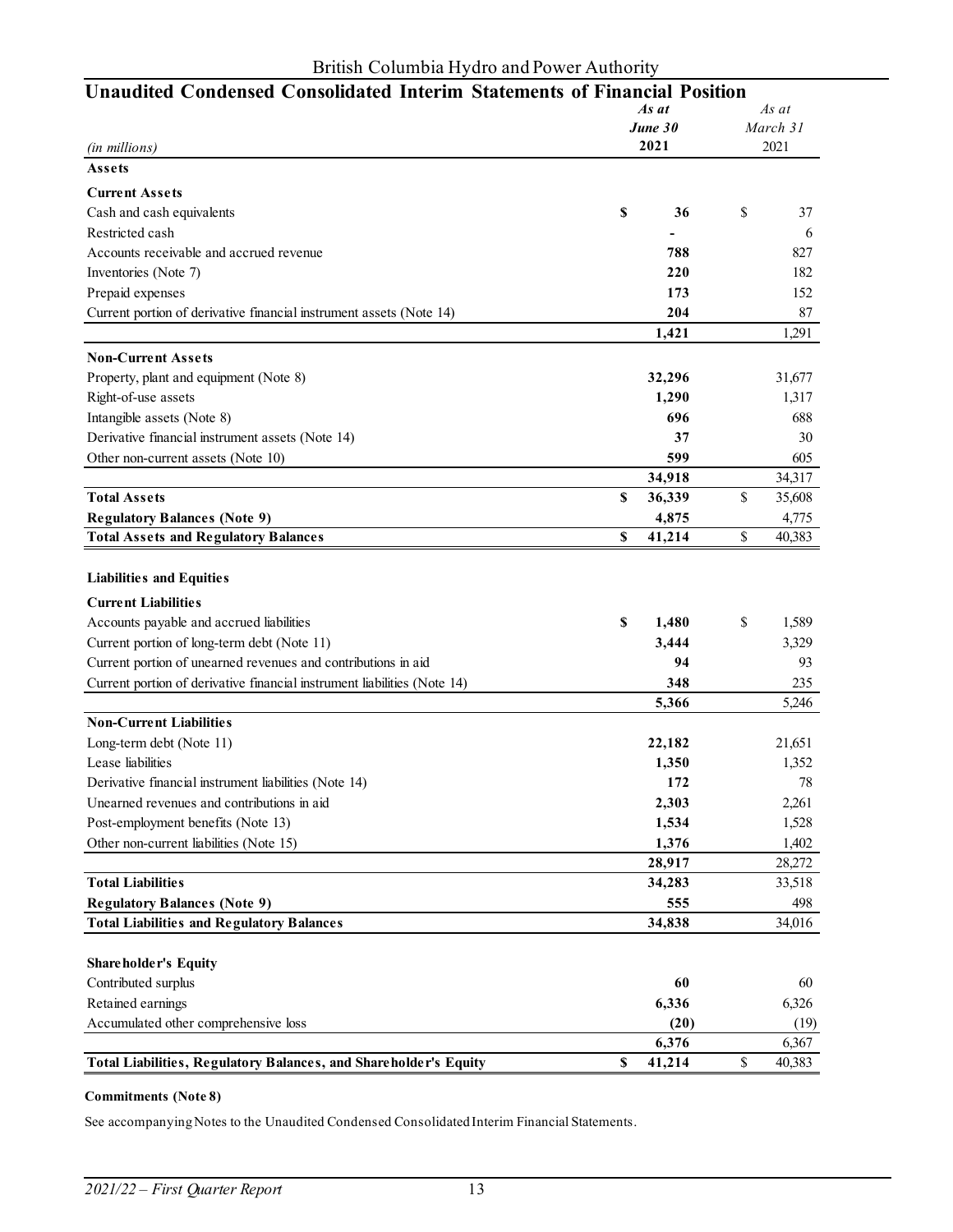## **Unaudited Condensed Consolidated Interim Statements of Changes in Equity**

|                             |    |             |      |                |   | Total            |      |             |   |          |   |       |
|-----------------------------|----|-------------|------|----------------|---|------------------|------|-------------|---|----------|---|-------|
|                             |    |             |      | Unrealized     |   | Accumulated      |      |             |   |          |   |       |
|                             |    | Cumulative  |      | Gains (Losses) |   | Other            |      |             |   |          |   |       |
|                             |    | Translation |      | on Cash Flow   |   | Comprehensive    |      | Contributed |   | Retained |   |       |
| (in millions)               |    | Reserve     |      | Hedges         |   | Loss             |      | Surplus     |   | Earnings |   | Total |
| Balance as at April 1, 2020 | \$ |             | \$   | $(44)$ \$      |   | (44)             | - \$ | 60          | S | 5,638    | S | 5,654 |
| Comprehensive Income (Loss) |    | (4)         |      | 19             |   | 15               |      |             |   | 6        |   | 21    |
| Balance as at June 30, 2020 |    | (4)         | - \$ | $(25)$ \$      |   | (29)             | - \$ | 60          | S | 5,644    | S | 5,675 |
|                             |    |             |      |                |   |                  |      |             |   |          |   |       |
| Balance as at April 1, 2021 | \$ | $(19)$ \$   |      |                | S | $(19)$ \$        |      | 60          | S | 6,326    | S | 6,367 |
| Comprehensive Income (Loss) |    |             |      | (3)            |   | $\left(1\right)$ |      |             |   | 10       |   | 9     |
| Balance as at June 30, 2021 | S  | (17)        | -S   | $(3)$ \$       |   | (20)             |      | 60          |   | 6,336    |   | 6,376 |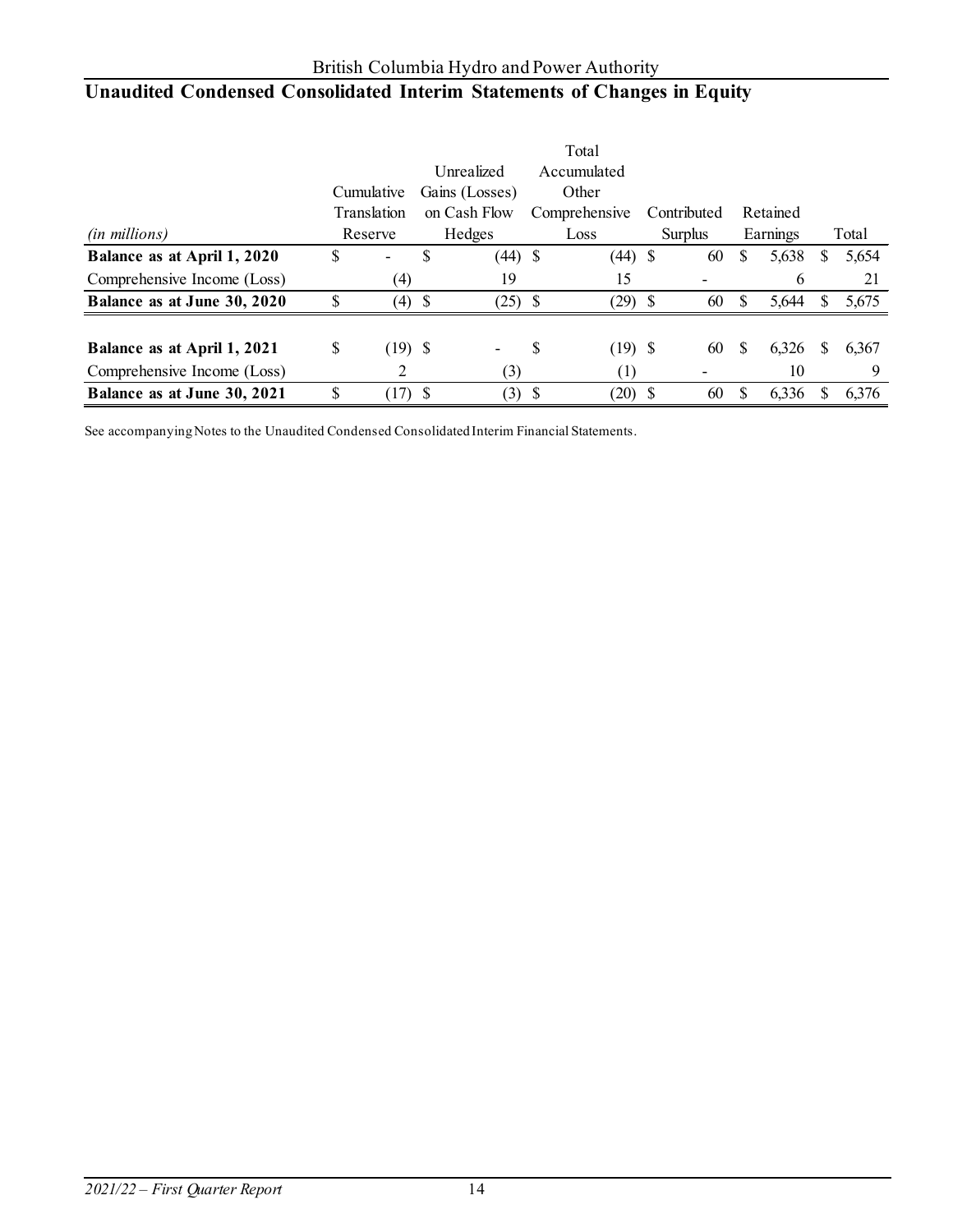| For the three months ended June 30 (in millions)                      | 2021     | 2020     |
|-----------------------------------------------------------------------|----------|----------|
| <b>Operating Activities</b>                                           |          |          |
| Net income                                                            | \$<br>10 | \$<br>6  |
| Regulatory account transfers (Note 9)                                 | (53)     | (211)    |
| Adjustments for non-cash items:                                       |          |          |
| Amortization and depreciation expense (Note 6)                        | 282      | 249      |
| Unrealized losses on derivative financial instruments                 | 134      | 174      |
| Post-employment benefit plan expenses                                 | 36       | 32       |
| Interest accrual                                                      | 195      | 218      |
| Other items                                                           | (6)      | 22       |
|                                                                       | 598      | 490      |
| Changes in working capital and other assets and liabilities (Note 16) | (96)     | (73)     |
| Interest paid                                                         | (376)    | (368)    |
| Cash provided by operating activities                                 | 126      | 49       |
| <b>Investing Activities</b>                                           |          |          |
| Property, plant and equipment and intangible asset expenditures       | (715)    | (628)    |
| Cash used in investing activities                                     | (715)    | (628)    |
| <b>Financing Activities</b>                                           |          |          |
| Long-term debt issued (Note 11)                                       | 651      | 1,274    |
| Long-term debt retired (Note 11)                                      | (526)    |          |
| Receipt of revolving borrowings                                       | 2,532    | 1,960    |
| Repayment of revolving borrowings                                     | (1,990)  | (2,529)  |
| Payment of principal portion of lease liability                       | (7)      | (6)      |
| Settlement of hedging derivatives                                     | (63)     | (176)    |
| Other items                                                           | (9)      | (7)      |
| Cash provided by financing activities                                 | 588      | 516      |
| Decrease in cash and cash equivalents                                 | (1)      | (63)     |
| Cash and cash equivalents, beginning of period                        | 37       | 115      |
| Cash and cash equivalents, end of period                              | \$<br>36 | \$<br>52 |

#### British Columbia Hydro and Power Authority **Unaudited Condensed Consolidated Interim Statements of Cash Flows**

**See Note 16 for Cash flow supplement**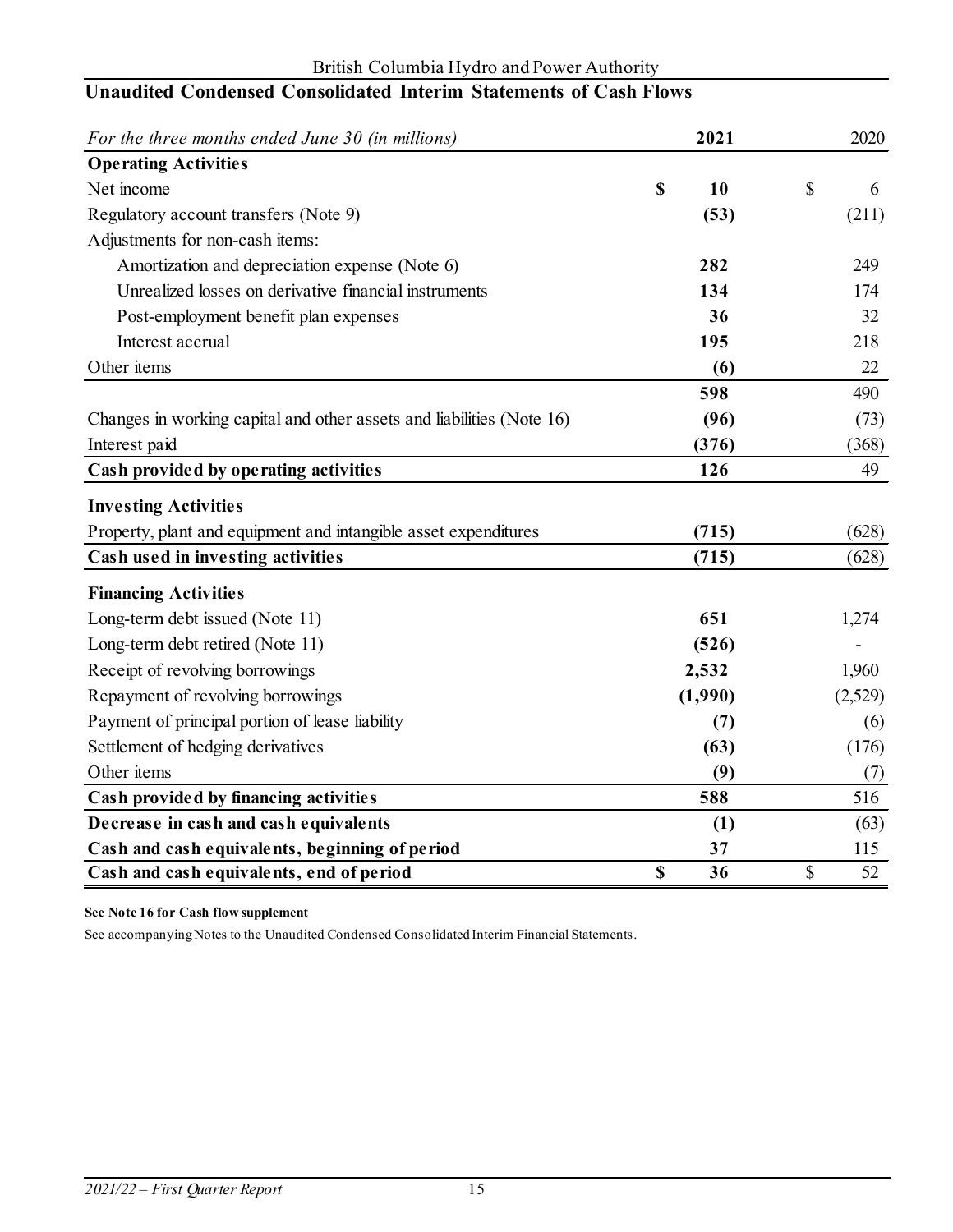#### **Note 1: Reporting Entity**

British Columbia Hydro and Power Authority (BC Hydro) was established in 1962 as a Crown Corporation of the Province of British Columbia (the Province) by enactment of the *Hydro and Power Authority Act*. As directed by the *Hydro and Power Authority Act*, BC Hydro's mandate is to generate, manufacture, conserve and supply power. BC Hydro owns and operates electric generation, transmission and distribution facilities in the province of British Columbia. The head office of the Company is 333 Dunsmuir Street, Vancouver, British Columbia.

The condensed consolidated interim financial statements (interim financial statements) of BC Hydro include the accounts of BC Hydro and its principal wholly-owned operating subsidiaries Powerex Corp. (Powerex), and Powertech Labs Inc.(Powertech), (collectively with BC Hydro, the Company). All intercompany transactions and balances are eliminated on consolidation.

#### **Note 2: Basis of Presentation**

#### **Basis of Accounting**

These interim financial statements have been prepared by management in accordance with principles of IAS 34, *Interim Financial Reporting* and were prepared using the same accounting policies as described in BC Hydro's 2020/21 Annual Service Plan Report. These interim financial statements should be read in conjunction with the Annual Consolidated Financial Statements and accompanying notes in BC Hydro's 2020/21 Annual Service Plan Report.

Certain amounts in the prior year's comparative figures have been reclassified to conform to the current year's presentation.

These interim financial statements were approved on behalf of the Board of Directors on August 19, 2021.

#### **Note 3: Revenue**

The Company disaggregates revenue by revenue type and customer class, which are considered to be the most relevant revenue information for management to consider in allocating resources and evaluating performance.

| For the three months ended June 30 (in millions) |    | 2021       | 2020  |
|--------------------------------------------------|----|------------|-------|
| <b>Domestic</b>                                  |    |            |       |
| Residential                                      | \$ | 473<br>- 8 | 424   |
| Light industrial and commercial                  |    | 462        | 401   |
| Large industrial                                 |    | 199        | 171   |
| Other sales                                      |    | <b>110</b> | 96    |
| <b>Total Domestic</b>                            |    | 1,244      | 1,092 |
| Total Trade <sup>1</sup>                         |    | 381        | 182   |
| <b>Total Revenue</b>                             | S  | 1,625      | 1,274 |

<sup>1</sup> Includes revenue recognized under IFRS 9, *Financial Instruments* of \$116M (2020 - \$60M).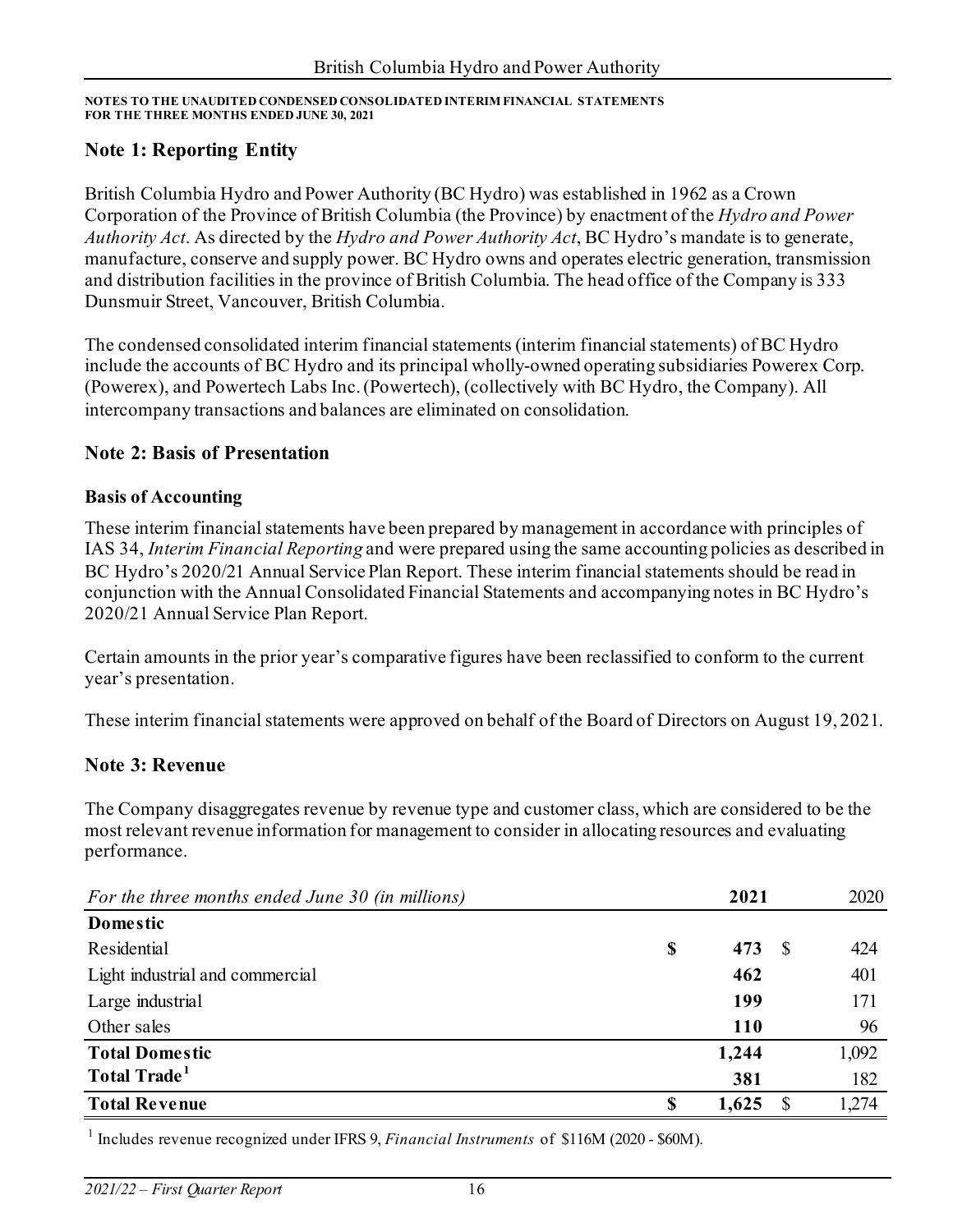#### **Note 4: Operating Expenses**

| For the three months ended June 30 (in millions) |    | 2021     | 2020  |
|--------------------------------------------------|----|----------|-------|
| Electricity and gas purchases                    | \$ | 491<br>S | 408   |
| Water rentals                                    |    | 87       | 70    |
| Transmission charges                             |    | 61       | 51    |
| Personnel expenses                               |    | 194      | 196   |
| Materials and external services                  |    | 154      | 135   |
| Amortization and depreciation (Note 6)           |    | 282      | 249   |
| Grants, taxes and other costs                    |    | 89       | 86    |
| Less: Capitalized costs                          |    | (19)     | (16)  |
|                                                  | S  | 1,339    | 1.179 |

### **Note 5: Finance Charges**

| For the three months ended June 30 (in millions)          |   | 2021 | 2020 |
|-----------------------------------------------------------|---|------|------|
| Interest on long-term debt                                | S | 195  | 218  |
| Interest on lease liabilities                             |   | 12   | 12   |
| Interest on defined benefit plan obligations              |   | 14   | 16   |
| Mark-to-market losses on derivative financial instruments |   | 170  | 109  |
| Capitalized interest                                      |   | (61) | (54) |
| Other                                                     |   | (1)  | (1)  |
|                                                           |   | 329  | 300  |

#### **Note 6: Amortization and Depreciation**

| For the three months ended June 30 (in millions) | 2021 | 2020 |
|--------------------------------------------------|------|------|
| Depreciation of property, plant and equipment    | 235  | 205  |
| Depreciation of right-of-use assets              | 24   | 24   |
| Amortization of intangible assets                | 23   | 20   |
|                                                  | 282  | 249  |

#### **Note 7: Inventories**

| <i>(in millions)</i>            | As at<br>June 30<br>2021 | As at<br>March 31<br>2021 |     |  |
|---------------------------------|--------------------------|---------------------------|-----|--|
| Materials and supplies          | 185                      |                           | 178 |  |
| Natural gas trading inventories | 35                       |                           | 4   |  |
|                                 | 220                      |                           | 182 |  |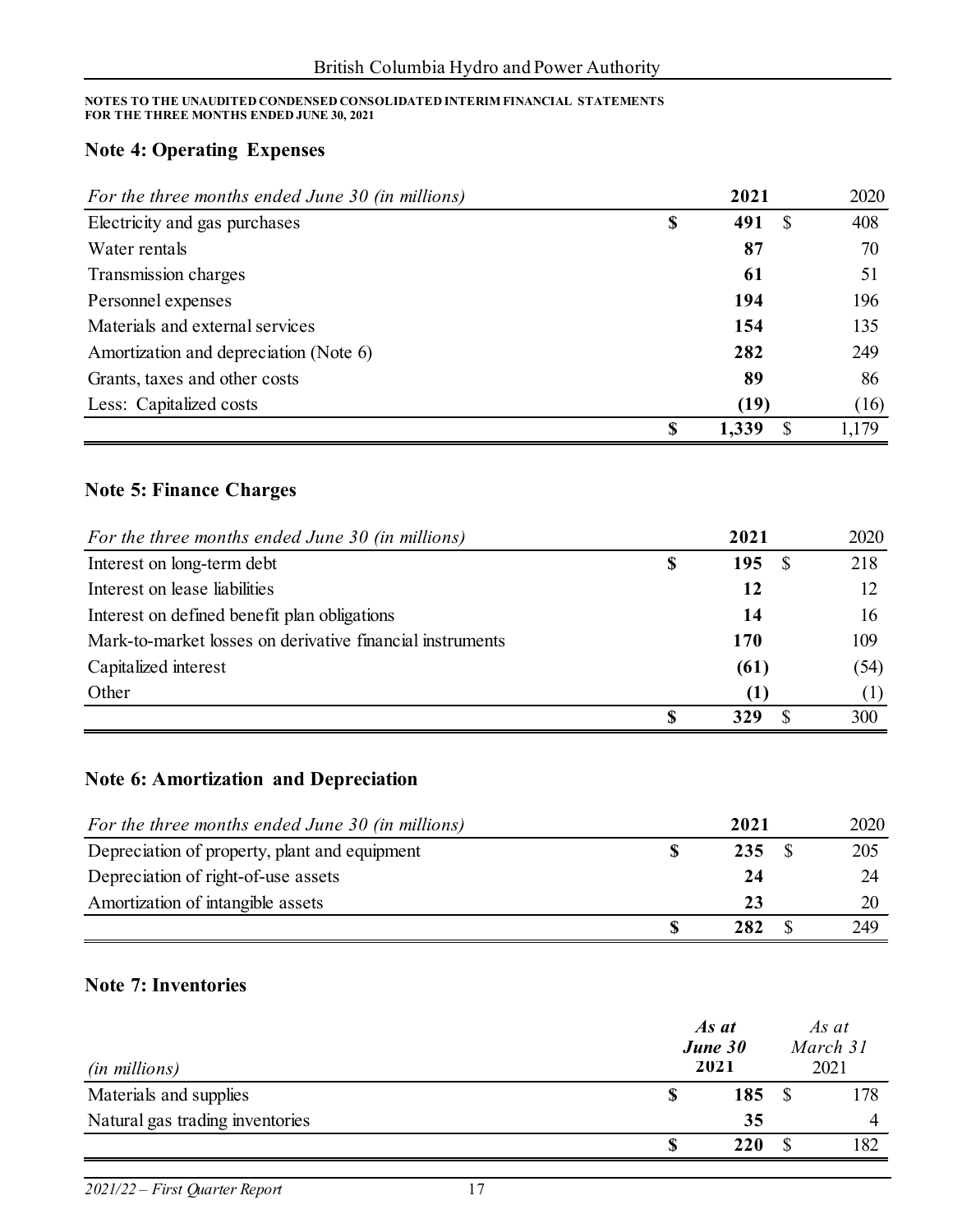### **Note 8: Property, Plant and Equipment and Intangible Assets**

Property, plant and equipment and intangible asset additions, before contributions in aid of construction, for the three months ended June 30, 2021 were \$888 million (2020 - \$698 million).

As of June 30, 2021, the Company had contractual commitments to spend \$2.04 billion on major property, plant and equipment projects (for individual projects greater than \$50 million).

As a result of a depreciation study that was conducted on property, plant and equipment, the estimated useful lives of various assets were changed. The changes in estimated useful lives have been accounted for prospectively and were effective April 1, 2021. The changes in estimated useful lives resulted in an increase to depreciation expense of \$23 million for the three months ended June 30, 2021 for which a regulatory asset, as directed by the BC Utilities Commission (BCUC), has been established in the Depreciation Study regulatory account. The expected increase in Fiscal 2022 depreciation expense is approximately \$36 million and as a result of having higher depreciation expense in the current year there will be lower depreciation expense in future yearsrelated to the effected assets than would have otherwise been the case.

#### **Note 9: Rate Regulation**

The BCUC issued its decision (Decision) on BC Hydro's Fiscal 2022 Revenue Requirements Application on June 17, 2021. In its Decision, the BCUC included three compliance directives impacting rates, which resulted in a Fiscal 2022 net bill increase of 1.00 per cent rather than the 1.16 per cent increase requested in the application. The BCUC Decision directed BC Hydro to establish a new Depreciation Study regulatory account and approved the closure of the Rock Bay Remediation regulatory account. As a result of the Decision, BC Hydro requested a new Low Carbon Fuel Credits Variance regulatory account in the Fiscal 2022 Revenue Requirements Application Compliance Filing. The financial impact of the Decision has been incorporated in these financial statements.

The Low Carbon Fuel Credits Variance and Depreciation Study accounts were included within other regulatory accounts – assets in the table below.

#### *Regulatory Accounts*

The Company has established various regulatory accounts through rate regulation and with the approval of the BCUC. In the absence of rate regulation, these amounts would be reflected in total comprehensive income. The net movement in regulatory balances related to total comprehensive income is as follows:

| For the three months ended June 30 (in millions)              | 2021 | 2020 |
|---------------------------------------------------------------|------|------|
| Net increase in regulatory balances related to net income     | 53 S | 211  |
| Net increase (decrease) in regulatory balances related to OCI | (10) | 632  |
|                                                               | 43 S | 843  |

For each regulatory account, the amount reflected in the Net Change column in the following table represents the impact on comprehensive income for the applicable year. Under rate regulated accounting, a net decrease in a regulatory asset or a net increase in a regulatory liability results in a decrease to comprehensive income.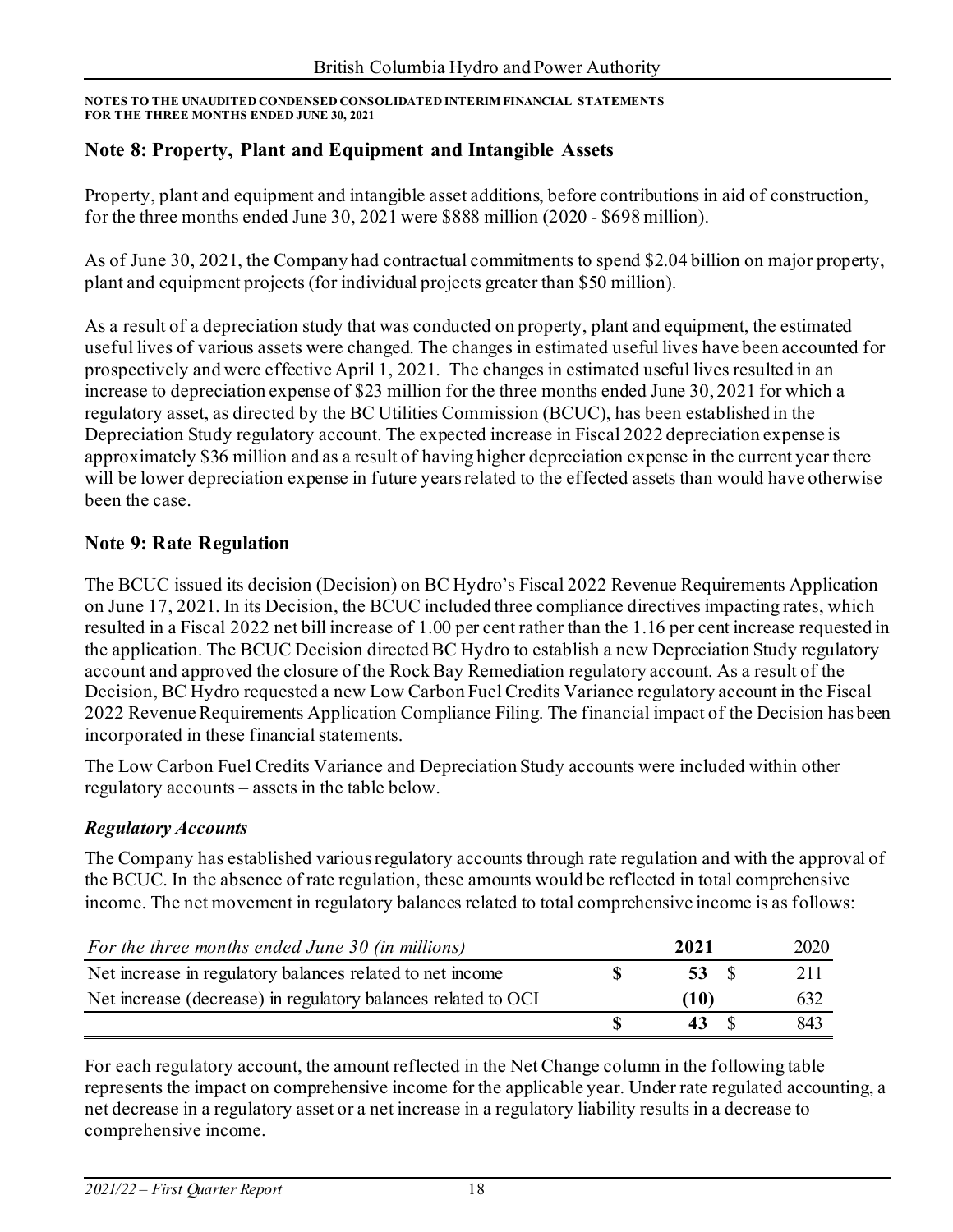| (in millions)                       | As at<br>April 1<br>2021 | <b>Addition</b><br>(Reduction) | Interest <sup>1</sup> | Amortization                           | Net<br>Change <sup>2</sup> | As at<br>June 30<br>2021 |
|-------------------------------------|--------------------------|--------------------------------|-----------------------|----------------------------------------|----------------------------|--------------------------|
| <b>Regulatory Assets</b>            |                          |                                |                       |                                        |                            |                          |
| Heritage Deferral                   | \$<br>65                 | $\mathcal{S}$<br>1             | $\mathcal{S}$         | \$                                     | \$<br>1                    | $\mathbf S$<br>66        |
| Load Variance                       | 110                      | (22)                           | 1                     |                                        | (21)                       | 89                       |
| Demand-Side Management              | 881                      | 15                             |                       | (27)                                   | (12)                       | 869                      |
| Debt Management                     | 449                      | 171                            |                       | (2)                                    | 169                        | 618                      |
| First Nations Provisions & Costs    | 486                      |                                |                       | (8)                                    | (8)                        | 478                      |
| <b>Non-Current Pension Costs</b>    | 114                      |                                |                       | (29)                                   | (29)                       | 85                       |
| Site C                              | 523                      |                                | 4                     |                                        | 4                          | 527                      |
| <b>CIA</b> Amortization             | 73                       | (1)                            |                       |                                        | (1)                        | 72                       |
| Environmental Provisions & Costs    | 294                      | 4                              |                       | (14)                                   | (10)                       | 284                      |
| Smart Metering & Infrastructure     | 173                      |                                | 2                     | (7)                                    | (5)                        | 168                      |
| <b>IFRS</b> Pension                 | 421                      |                                |                       | (10)                                   | (10)                       | 411                      |
| IFRS Property, Plant & Equipment    | 1,070                    |                                |                       | (7)                                    | (7)                        | 1,063                    |
| <b>Real Property Sales</b>          | 46                       |                                | 1                     |                                        | 1                          | 47                       |
| Other Regulatory Accounts           | 70                       | 30                             |                       | (2)                                    | 28                         | 98                       |
| <b>Total Regulatory Assets</b>      | 4,775                    | 198                            | 8                     | (106)                                  | 100                        | 4,875                    |
| <b>Regulatory Liabilities</b>       |                          |                                |                       |                                        |                            |                          |
| Non-Heritage Deferral               | 153                      | (74)                           | 1                     |                                        | (73)                       | 80                       |
| Trade Income Deferral Account       | 227                      | 149                            | $\overline{2}$        |                                        | 151                        | 378                      |
| <b>Total Finance Charges</b>        | 61                       | (5)                            |                       | (19)                                   | (24)                       | 37                       |
| Other Regulatory Accounts           | 57                       | 9                              |                       | (6)                                    | 3                          | 60                       |
| <b>Total Regulatory Liabilities</b> | 498                      | 79                             | 3                     | (25)                                   | 57                         | 555                      |
| <b>Net Regulatory Asset</b>         | \$<br>4,277              | \$<br>119                      | \$<br>5               | $\boldsymbol{\mathsf{S}}$<br>$(81)$ \$ | 43                         | 4,320<br>\$              |

<sup>1</sup>As permitted by the BCUC, interest charges were accrued to certain regulatory balances at a rate of 3.2 per cent for the three months ended June 30, 2021 (2020– 3.6 per cent) at the Company's weighted average cost of debt.

<sup>2</sup> Net Change includes a net decrease to net loss of \$53 million (2020–\$211 million) and net decrease to other comprehensive income of \$10million (2020 – \$632million net decrease to other comprehensive loss).

There were no significant changes to the remaining recovery/reversal periods for the three months ended June 30, 2021. Refer to Note 15 – Rate Regulation in the Company's 2020/21 Annual Service Plan Report.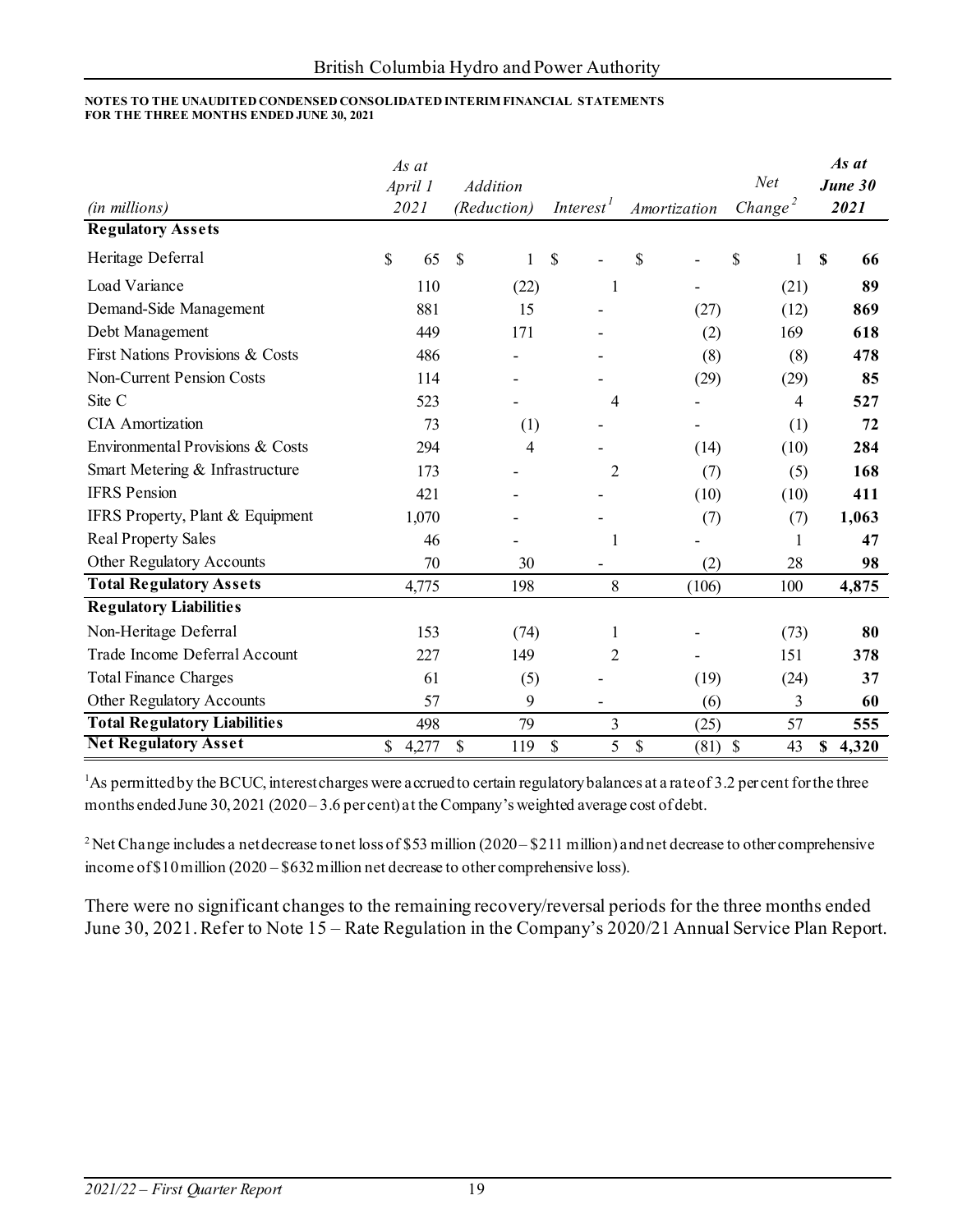#### **Note 10: Other Non-Current Assets**

| (in millions)                       | As at<br>June 30<br>2021 |             |  | As at<br>March 31<br>2021 |  |  |
|-------------------------------------|--------------------------|-------------|--|---------------------------|--|--|
| Non-current receivables             | \$                       | 146 $\sqrt$ |  | 138                       |  |  |
| Sinking funds                       |                          | 202         |  | 203                       |  |  |
| Non-current Site C prepaid expenses |                          | 238         |  | 253                       |  |  |
| Other                               |                          | 13          |  |                           |  |  |
|                                     | S                        | 599         |  | 605                       |  |  |

Included in the non-current receivables balance are \$123 million of receivables (March 31, 2021 - \$122 million) attributable to other contributions receivable from a vendor to aid in the construction of a transmission system.

#### **Note 11: Long-Term Debt and Debt Management**

The Company's debt comprises bonds and revolving borrowings obtained under an agreement with the Province.

The Company has a commercial paper borrowing program with the Province, which is limited to \$4.50 billion, and is included in revolving borrowings. At June 30, 2021, the outstanding amount under the borrowing program was \$3.34 billion (March 31, 2021 - \$2.80 billion).

For the three months ended June 30, 2021, the Company issued bonds for net proceeds of \$651 million (2020 - \$1.27 billion) and a par value of \$675 million (2020 - \$1.12 billion), a weighted average effective interest rate of 2.4 per cent (2020 - 1.7 per cent) and a weighted average term to maturity of 18.6 years (2020 - 18.9 years).

For the three months ended June 30, 2021, the Company redeemed bonds with a par value of \$526 million (2020 – no bond redemptions).

#### **Note 12: Capital Management**

Orders in Council from the Province establish the basis for determining the Company's equity for regulatory purposes, as well as the annual payment to the Province (see below). Capital requirements are consequently managed through the retention of equity subsequent to the payment to the Province. For this purpose, the applicable Order in Council defines debt as revolving borrowings and interest-bearing borrowings less investments held in sinking funds and cash and cash equivalents. Equity comprises retained earnings, accumulated other comprehensive loss, and contributed surplus. The Company monitors its capital structure on the basis of its debt to equity ratio.

During the three months ended June 30, 2021, there were no changes in the approach to capital management.

The debt to equity ratio at June 30, 2021, and March 31, 2021 was as follows: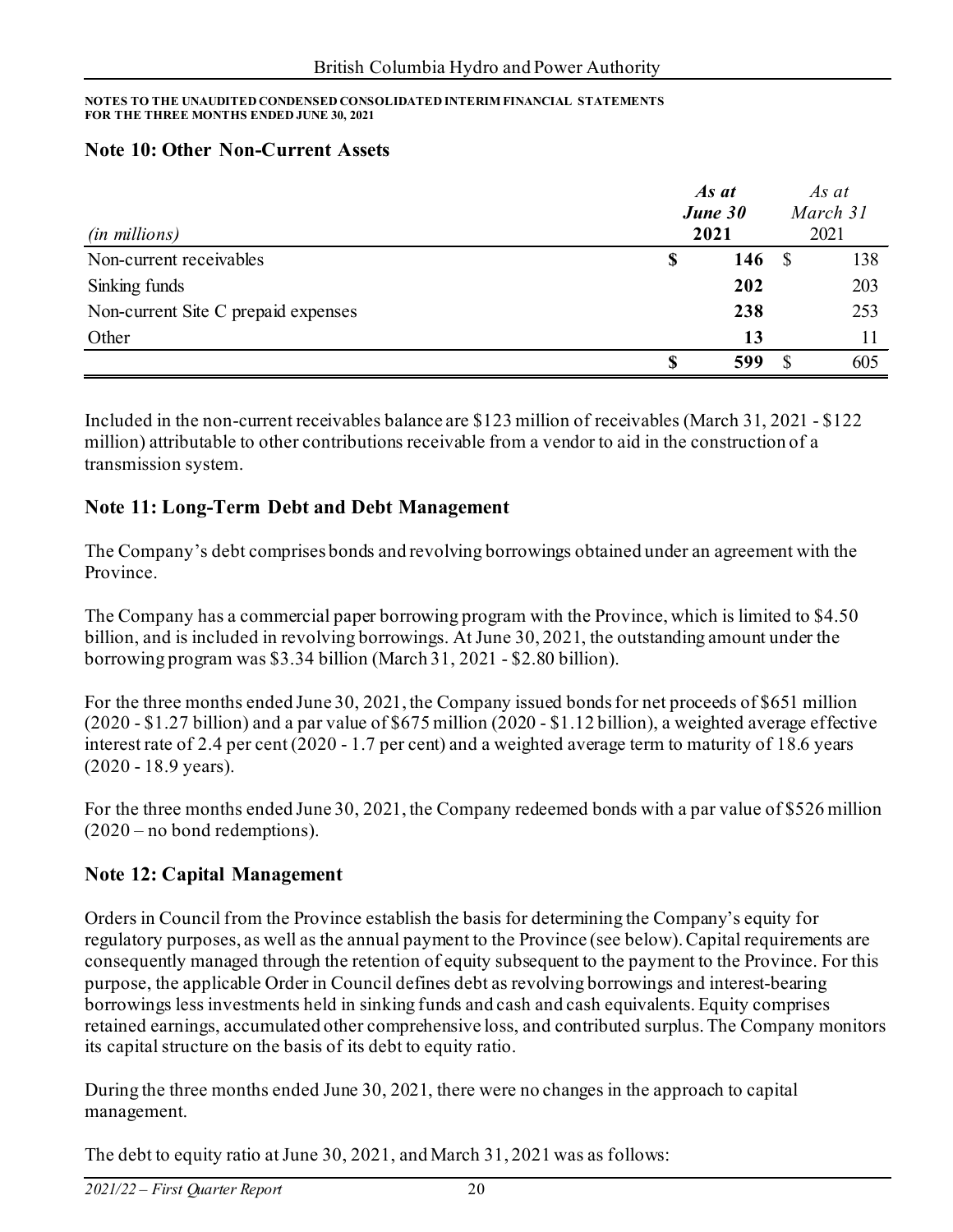|                                      |    | As at   |                  |        |  |
|--------------------------------------|----|---------|------------------|--------|--|
|                                      |    | June 30 | March 31<br>2021 |        |  |
| (in millions)                        |    | 2021    |                  |        |  |
| Total debt, net of sinking funds     | \$ | 25,424  | \$               | 24,777 |  |
| Less: Cash and cash equivalents      |    | (36)    |                  | (37)   |  |
| <b>Net Debt</b>                      | S  | 25,388  | \$               | 24,740 |  |
|                                      |    |         |                  |        |  |
| Retained earnings                    | \$ | 6,336   | \$               | 6,326  |  |
| Contributed surplus                  |    | 60      |                  | 60     |  |
| Accumulated other comprehensive loss |    | (20)    |                  | (19)   |  |
| <b>Total Equity</b>                  |    | 6,376   | S                | 6,367  |  |
| <b>Net Debt to Equity Ratio</b>      |    | 80:20   |                  | 80:20  |  |

#### *Dividend Payment to the Province*

In accordance with Order in Council No. 095/2014 from the Province, for the year ended March 31, 2018 and subsequent years, the payment to the Province was reduced by \$100 million per year based on the payment in the immediate preceding fiscal year until it reached zero and will remain at zero until BC Hydro achieves a 60:40 debt to equity ratio.

As a result, there was no payment to the Province for the year ended March 31, 2021. In addition, BC Hydro does not expect to make a payment for the year ended March 31, 2022.

#### **Note 13: Post-Employment Benefits**

The expense recognized for the Company's defined benefit plans prior to any capitalization of employment costs attributable to property, plant and equipment and intangible asset additions for the three months ended June 30, 2021 was \$51 million (2020 - \$47 million).

Company contributions to the registered defined benefit pension plans for the three months ended June 30, 2021 were \$13 million (2020 - \$12 million).

The plan remeasurements used a discount rate of 3.28 per cent as at June 30, 2021 (June 30, 2020 - 2.76 per cent) and a rate of return on plan assets of 4.28 per cent as at June 30, 2021 (June 30, 2020 - 6.65 per cent).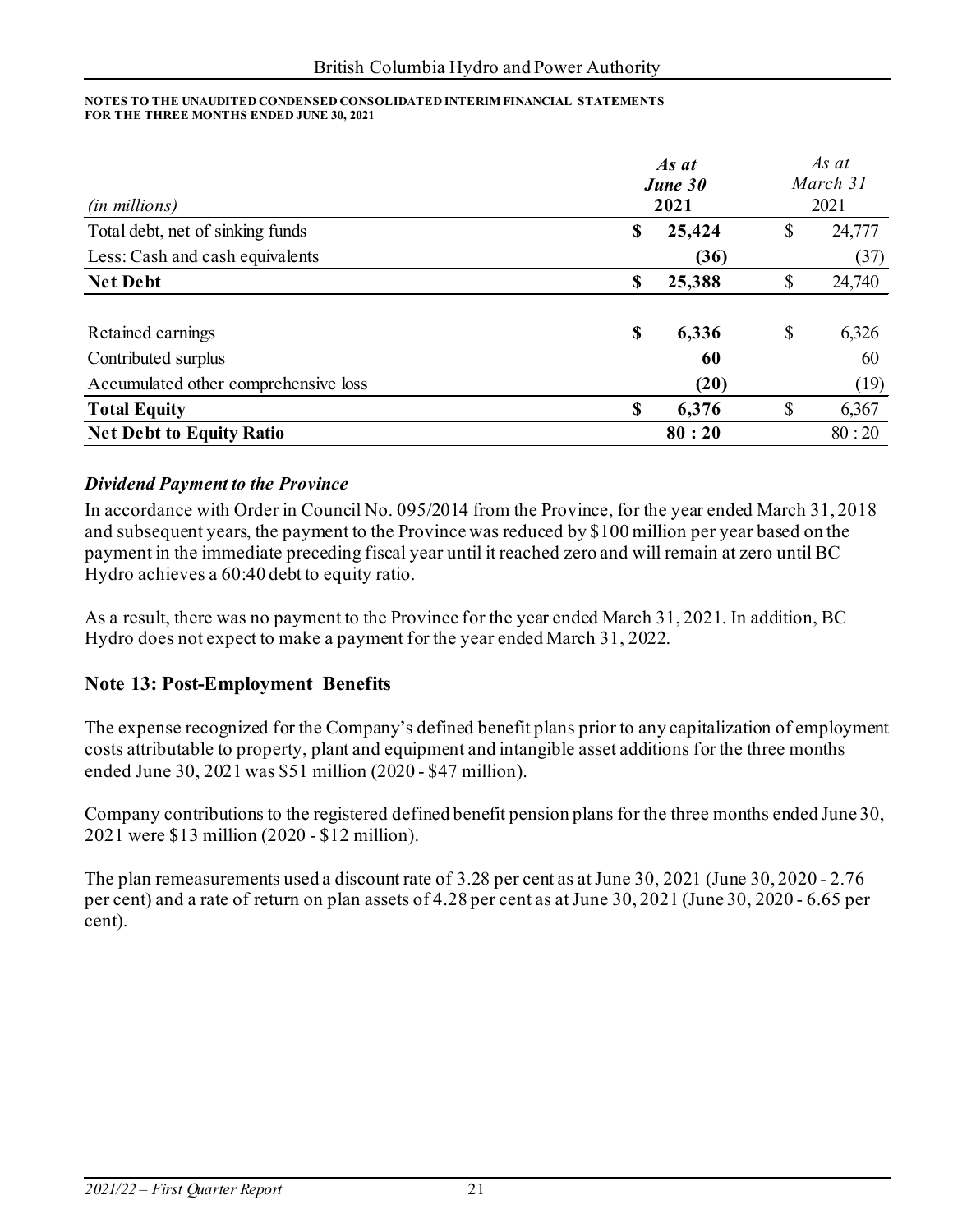#### **Note 14: Financial Instruments**

#### *Categories of Financial Instruments*

The following table provides a comparison of carrying values and fair values for non-derivative financial instruments as at June 30, 2021, and March 31, 2021:

|                                                            | June 30, 2021 |  |                    | March 31, 2021 |          |  |            |
|------------------------------------------------------------|---------------|--|--------------------|----------------|----------|--|------------|
|                                                            | Carrying      |  | Fair               |                | Carrying |  |            |
| <i>(in millions)</i>                                       | <b>Value</b>  |  | <b>Value</b>       |                | Value    |  | Fair Value |
| <b>Fair Value Through Profit or Loss (FVTPL):</b>          |               |  |                    |                |          |  |            |
| Cash equivalents - short-term investments                  | \$<br>13      |  | $\mathbf{s}$<br>13 | \$             | 34 \$    |  | 34         |
| <b>Amortized Cost:</b>                                     |               |  |                    |                |          |  |            |
| Cash                                                       | 23            |  | 23                 |                | 3        |  | 3          |
| Restricted cash                                            |               |  |                    |                | 6        |  | 6          |
| Accounts receivable and accrued revenue                    | 788           |  | 788                |                | 827      |  | 827        |
| Non-current receivables                                    | 146           |  | 161                |                | 138      |  | 153        |
| Sinking funds                                              | 202           |  | 229                |                | 203      |  | 233        |
| Accounts payable and accrued liabilities                   | (1,480)       |  | (1,480)            |                | (1,589)  |  | (1,589)    |
| Revolving borrowings                                       | (3,344)       |  | (3,344)            |                | (2,803)  |  | (2,803)    |
| Long-term debt (including current portion due in one year) | (22, 282)     |  | (25, 178)          |                | (22,177) |  | (24, 548)  |
| First Nations liabilities (non-current portion)            | (391)         |  | (854)              |                | (404)    |  | (741)      |
| Lease liabilities (non-current portion)                    | (1,350)       |  | (1,350)            |                | (1,352)  |  | (1,352)    |
| Other liabilities                                          | (420)         |  | (436)              |                | (424)    |  | (436)      |

When the carrying value differs from fair value, the fair values of non-derivative financial instruments would be classified as Level 2 of the fair value hierarchy. The carrying value of cash equivalents, restricted cash, accounts receivable and accrued revenue, accounts payable and accrued liabilities, and revolving borrowings approximates fair value due to the short duration of these financial instruments.

#### *Hedges*

The following foreign currency contracts under hedge accounting were in place at June 30, 2021 in a net asset position of \$3 million (March 31, 2021 – net asset \$16 million). Such contracts are used to hedge the principal on US\$ denominated long-term debt and the principal and coupon payments on Euro $\epsilon$ denominated long-term debt for which hedge accounting has been applied. The hedging instruments are effective in offsetting changes in the cash flows of the hedged item attributed to the hedged risk. The main source of hedge ineffectiveness in these hedges is credit risk.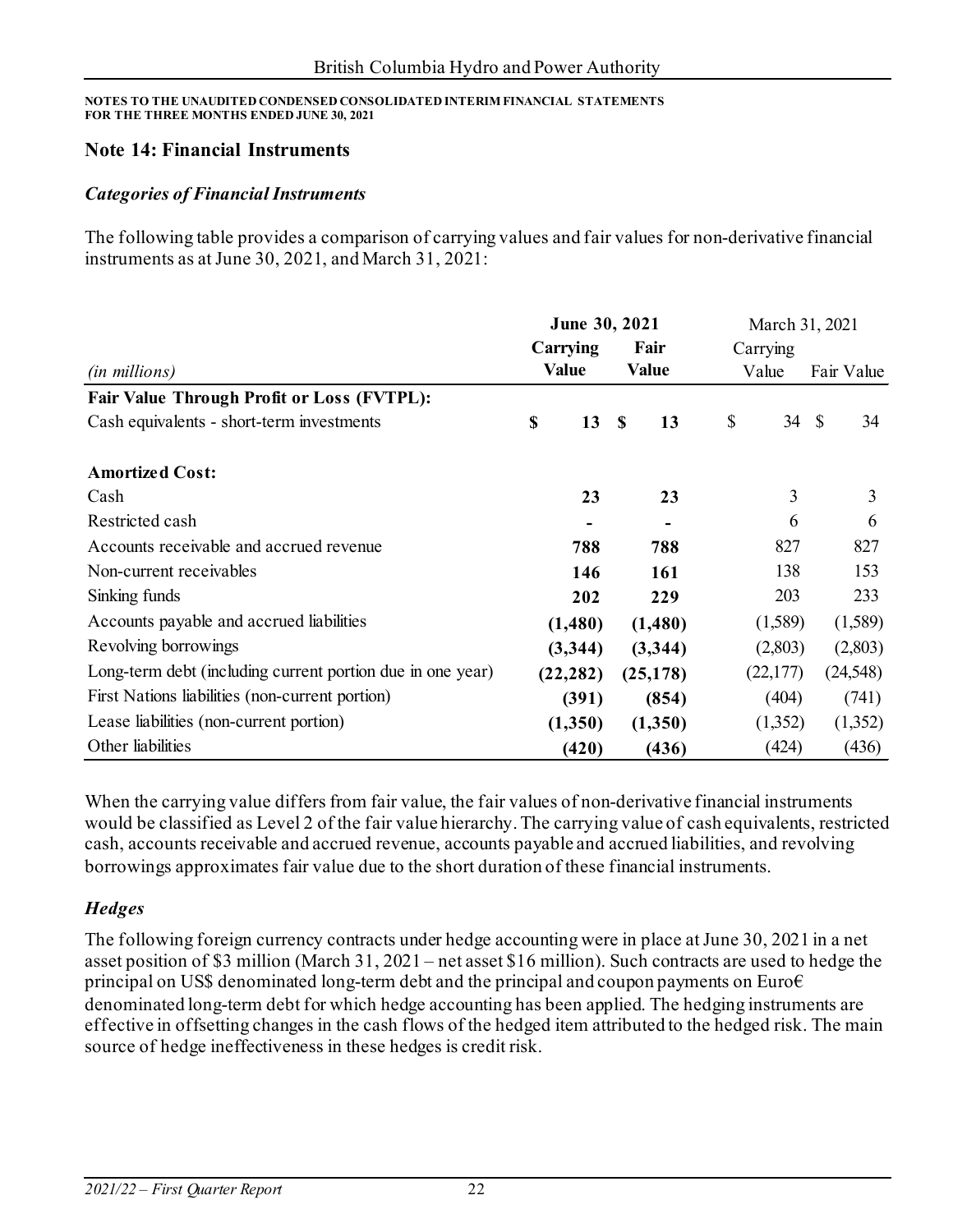| (\$ amounts in millions)                                  | <b>June 30,</b><br>2021 |             |
|-----------------------------------------------------------|-------------------------|-------------|
| <b>Cross-Currency Hedging Swaps</b>                       |                         |             |
| EURO $\epsilon$ to CADS- notional amount <sup>1</sup>     | €<br>402                | €<br>402    |
| EURO $\epsilon$ to CAD\$ - weighted average contract rate | 1.47                    | 1.47        |
| Weighted remaining term                                   | 7 years                 | 7 years     |
| <b>Foreign Currency Hedging Forwards</b>                  |                         |             |
| US\$ to CAD\$ - notional amount <sup>1</sup>              | US\$<br>573             | US\$<br>573 |
| US\$ to CAD\$ - weighted average contract rate            | 1.25                    | 1.25        |
| Weighted remaining term                                   | 9 years                 | 9 years     |

<sup>1</sup>Notional amount for a derivative instrument is defined as the contractual amount on which payments are calculated.

The fair value of derivative instruments designated and not designated as hedges, was as follows:

|                                                                                                            |                   | <b>June 30,</b>         | March 31,  |       |  |
|------------------------------------------------------------------------------------------------------------|-------------------|-------------------------|------------|-------|--|
|                                                                                                            | 2021              |                         | 2021       |       |  |
| (in millions)                                                                                              | <b>Fair Value</b> |                         | Fair Value |       |  |
| <b>Designated Derivative Instruments Used to Hedge Risk</b>                                                |                   |                         |            |       |  |
| <b>Associated with Long-term Debt:</b>                                                                     |                   |                         |            |       |  |
| Foreign currency contract assets (cash flow hedges for US\$ denominated<br>long-term debt)                 | $\mathbf S$       | 15                      | \$         | 16    |  |
| Foreign currency contract liabilities (cash flow hedges for US\$<br>denominated long-term debt)            |                   | (10)                    |            | (6)   |  |
| Foreign currency contract assets (cash flow hedges for EURO $\epsilon$<br>denominated long-term debt)      |                   | 3                       |            | 11    |  |
| Foreign currency contract liabilities (cash flow hedges for EURO $\epsilon$<br>denominated long-term debt) |                   | (5)                     |            | (5)   |  |
|                                                                                                            |                   | $\overline{\mathbf{3}}$ |            | 16    |  |
| <b>Non-Designated Derivative Instruments:</b>                                                              |                   |                         |            |       |  |
| Interest rate contract liabilities                                                                         |                   | (234)                   |            | (125) |  |
| Foreign currency contract (liabilities) assets                                                             |                   | 3                       |            | (36)  |  |
| Commodity derivative assets                                                                                |                   | 203                     |            | 88    |  |
| Commodity derivative liabilities                                                                           |                   | (254)                   |            | (139) |  |
|                                                                                                            |                   | (282)                   |            | (212) |  |
| Net liability                                                                                              | \$                | (279)                   | \$         | (196) |  |

The carrying value of derivative instruments designated and not designated as hedges was the same as the fair value.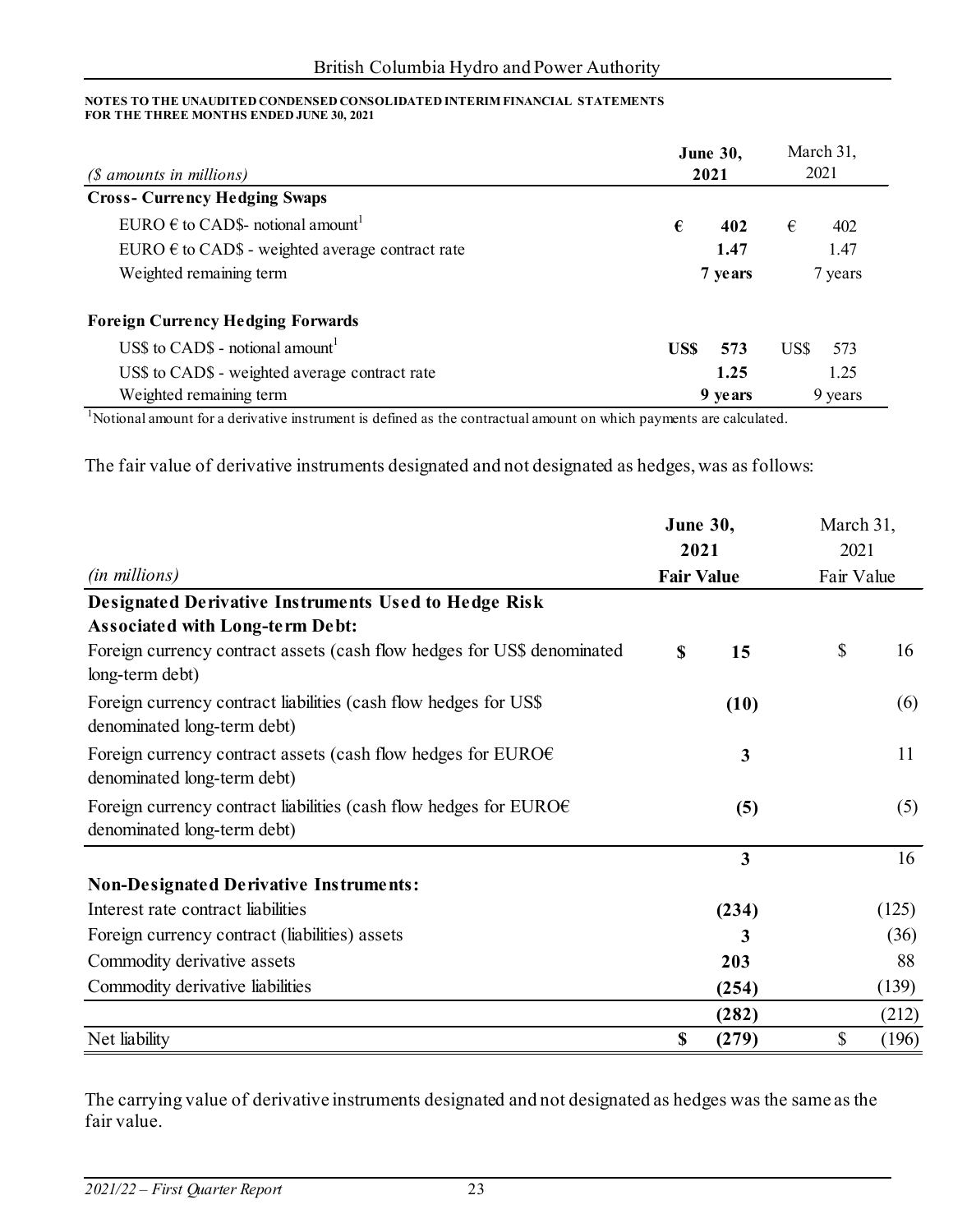|                                                                | <b>June 30,</b> | March 31,<br>2021 |  |       |
|----------------------------------------------------------------|-----------------|-------------------|--|-------|
| <i>(in millions)</i>                                           | 2021            |                   |  |       |
| Current portion of derivative financial instrument assets      | S               | 204               |  | 87    |
| Current portion of derivative financial instrument liabilities |                 | (348)             |  | (235) |
| Derivative financial instrument assets, non-current            |                 | 37                |  | 30    |
| Derivative financial instrument liabilities, non-current       |                 | (172)             |  | (78)  |
| Net liability                                                  |                 | (279)             |  | (196) |

The derivatives are represented on the statement of financial position as follows:

For designated cash flow hedges for the three months ended June 30, 2021, there was a loss of \$13 million (2020 - loss of \$19 million). The effective portion was recognized in other comprehensive income and the ineffective portion was recognized in finance charges. For the three months ended June 30, 2021, \$11 million (2020 - \$39 million) was reclassified from other comprehensive income and reported in net income, offsetting net foreign exchange gains (2020 - gains) recorded in the period.

For outstanding interest rate contracts not designated as hedges with an aggregate notional principal of \$2.78 billion (March 31, 2021 – \$3.23 billion), used to economically hedge the interest rates on future debt issuances, there was a \$149 million decrease (2020 - \$77 million decrease) in the fair value of these contracts for the three months ended June 30, 2021. For interest rate contracts associated with debt issued, there was a \$22 million decrease (2020 - \$34 million decrease) in the fair value of contracts that settled during the three months ended June 30, 2021. The net decrease for the three months ended June 30, 2021 of \$171 million (2020 - \$111 million decrease) in the fair value of these interest rate contracts was transferred to the Debt Management Regulatory Account which had a net asset balance of \$618 million as at June 30, 2021.

Foreign currency contracts for cash management purposes not designated as hedges, for the three months ended June 30, 2021, had a gain of \$nil (2020 – loss of \$nil) recognized in finance charges. Foreign currency contracts associated with U.S. revolving borrowings not designated as hedges, for the three months ended June 30, 2021, had a loss of \$24 million (2020 - loss of \$41 million) recognized in finance charges. These economic hedges offset \$24 million of foreign exchange revaluation gains (2020 - gain of \$42 million) recorded in finance charges with respect to US\$ revolving borrowings for the three months ended June 30, 2021.

For commodity derivatives not designated as hedges, a net gain of \$108 million (2020 - \$57 million) was recorded in trade revenue for the three months ended June 30, 2021.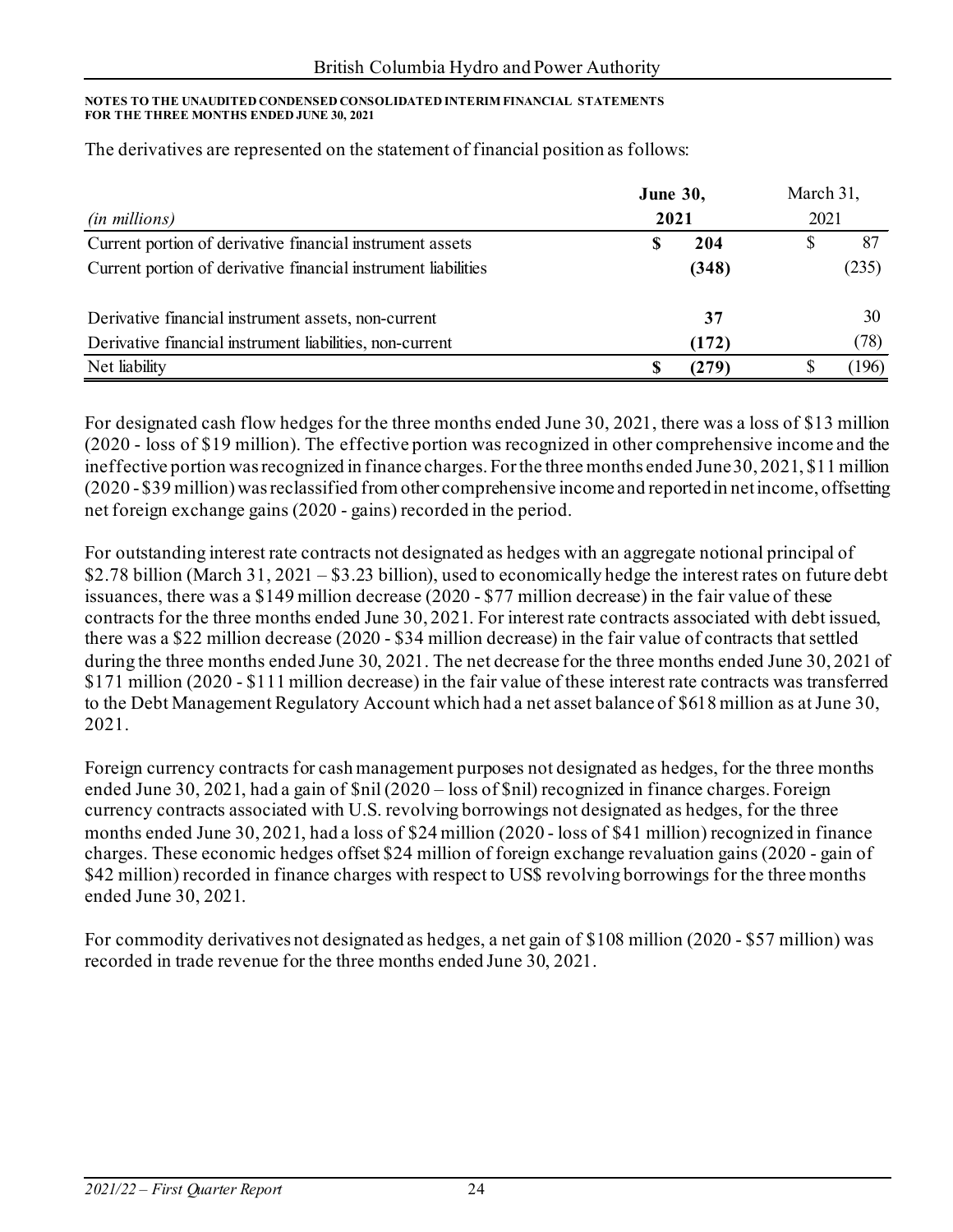#### *Inception Gains and Losses*

Changes in deferred inception gains and losses are as follows:

| For the three months ended June 30 (in millions) | 2021 | 2020 |
|--------------------------------------------------|------|------|
| Deferred inception gain, beginning of the period | 40   |      |
| New transactions                                 |      |      |
| Amortization                                     | (17) | (10) |
| Deferred inception gain, end of the period       | 30   |      |

In some instances, a difference may arise between the fair value of a financial instrument at initial recognition, as defined by its transaction price, and the fair value calculated by a valuation technique or model (inception gain or loss). In addition, the Company's inception gain or loss on a contract may arise as a result of embedded derivatives which are recorded at fair value, with the remainder of the contract recorded on an accrual basis. In these circumstances, the unrealized inception gain or loss is not recognized in income immediately, but is deferred and amortized into income over the full term of the underlying financial instrument.

#### **Credit Risk**

As a result of the COVID-19 pandemic and material disruptions to businesses and the economy, the Company is exposed to credit risk due to customers not being able to pay their electricity bills when due.

#### *Domestic Electricity Receivables*

A customer application and a credit check are required prior to initiation of services. For customers with no BC Hydro credit history, the Company ensures accounts are secured either by a credit bureau check, a cash security deposit, or a credit reference letter.

The value of the current domestic and trade accounts receivable, by age and the related provision for doubtful accounts are presented in the following table:

#### *Current Domestic and Trade Accounts Receivable Net of Allowance for Doubtful Accounts*

|                                       |   | <b>June 30,</b> |    | March 31, |
|---------------------------------------|---|-----------------|----|-----------|
| ( <i>in millions</i> )                |   | 2021            |    | 2021      |
| Current                               | S | 451             | \$ | 440       |
| Past due (30-59 days)                 |   | 22              |    | 22        |
| Past due (60-89 days)                 |   | 6               |    | 6         |
| Past due (More than 90 days)          |   | 6               |    |           |
|                                       |   | 485             |    | 475       |
| Less: Allowance for doubtful accounts |   | (6)             |    | (6)       |
|                                       |   | 479             | S  | 469       |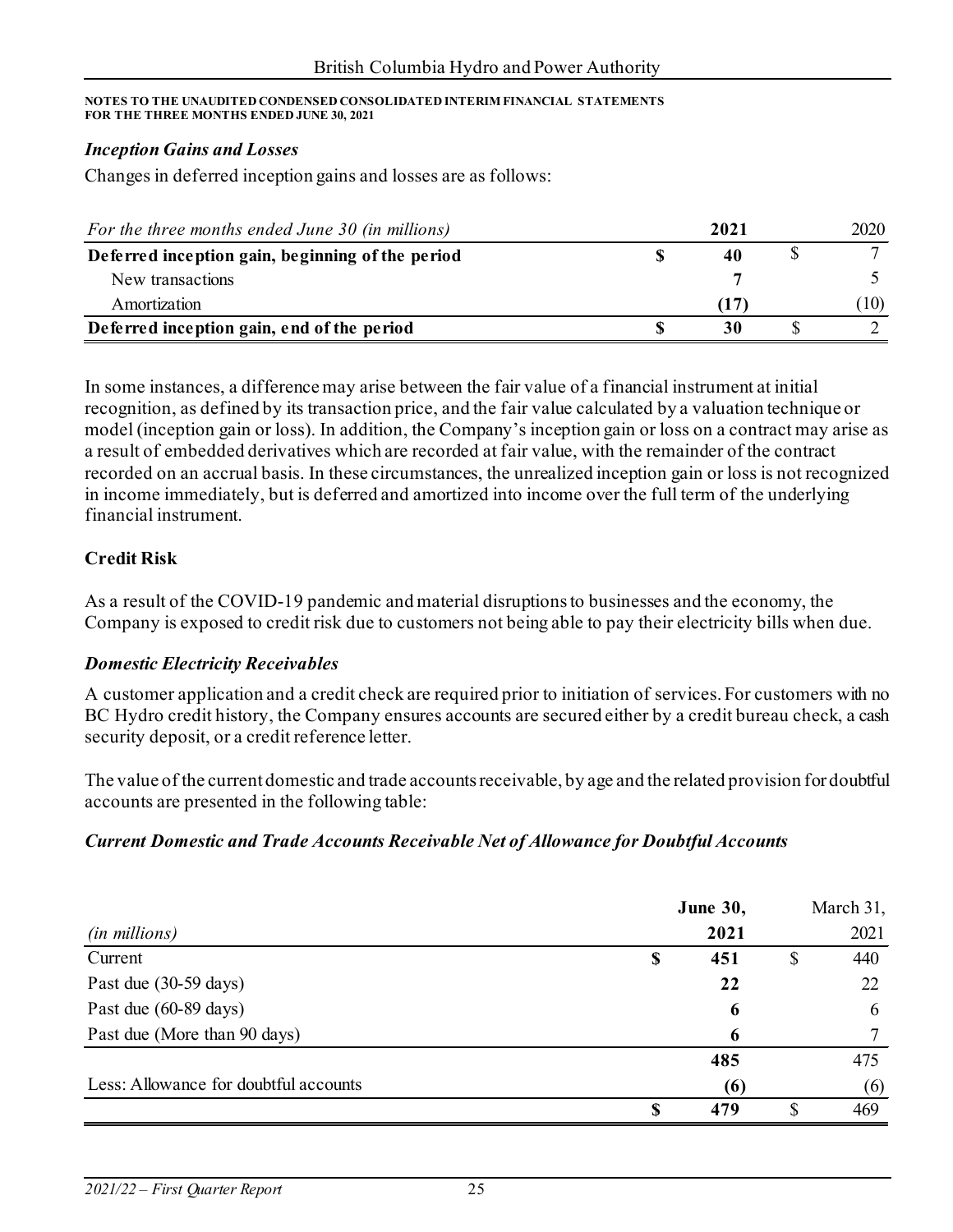At the end of each period, a review of the provision for doubtful accounts is performed. It is an assessment of the expected lifetime credit losses of accounts receivable at the statement of financial position date. The assessment is made by reference to age, status and risk of each receivable, current economic conditions including consideration of the impacts of COVID-19, and historical information. At June 30, 2021 there was a high degree of uncertainty and judgment regarding the impact of COVID-19 on credit risk and expected lifetime credit losses.

### *Fair Value Hierarchy*

The following provides an analysis of financial instruments that are measured subsequent to initial recognition at fair value, grouped based on the lowest level of input that is significant to that fair value measurement.

The inputs used in determining fair value are characterized by using a hierarchy that prioritizes inputs based on the degree to which they are observable. The three levels of the fair value hierarchy are as follows:

- Level 1 values are quoted prices (unadjusted) in active markets for identical assets and liabilities.
- Level 2 inputs are those other than quoted prices included within Level 1 that are observable for the asset or liability, either directly or indirectly, as of the reporting date.

The Company determines Level 2 fair values for debt securities and derivatives using discounted cash flow techniques, which use contractual cash flows and market-related discount rates.

Level 2 fair values for commodity derivatives are determined using inputs other than unadjusted quoted prices that are observable for the asset or liability, either directly (i.e. as prices) or indirectly (i.e., derived from prices). Level 2 includes bilateral and over-the-counter contracts valued using interpolation from observable forward curves or broker quotes from active markets for similar instruments and other publicly available data, and options valued using industry-standard and accepted models incorporating only observable data inputs.

• Level 3 - inputs are those that are not based on observable market data. Level 3 fair values for commodity derivatives are determined using inputs that are based on significant unobservable inputs.

Level 3 includes instruments valued using observable prices adjusted for unobservable basis differentials such as delivery location and product quality, instruments which are valued by extrapolation of observable market information into periods for which observable market information is not yet available, and instruments valued using internally developed or non-standard valuation models.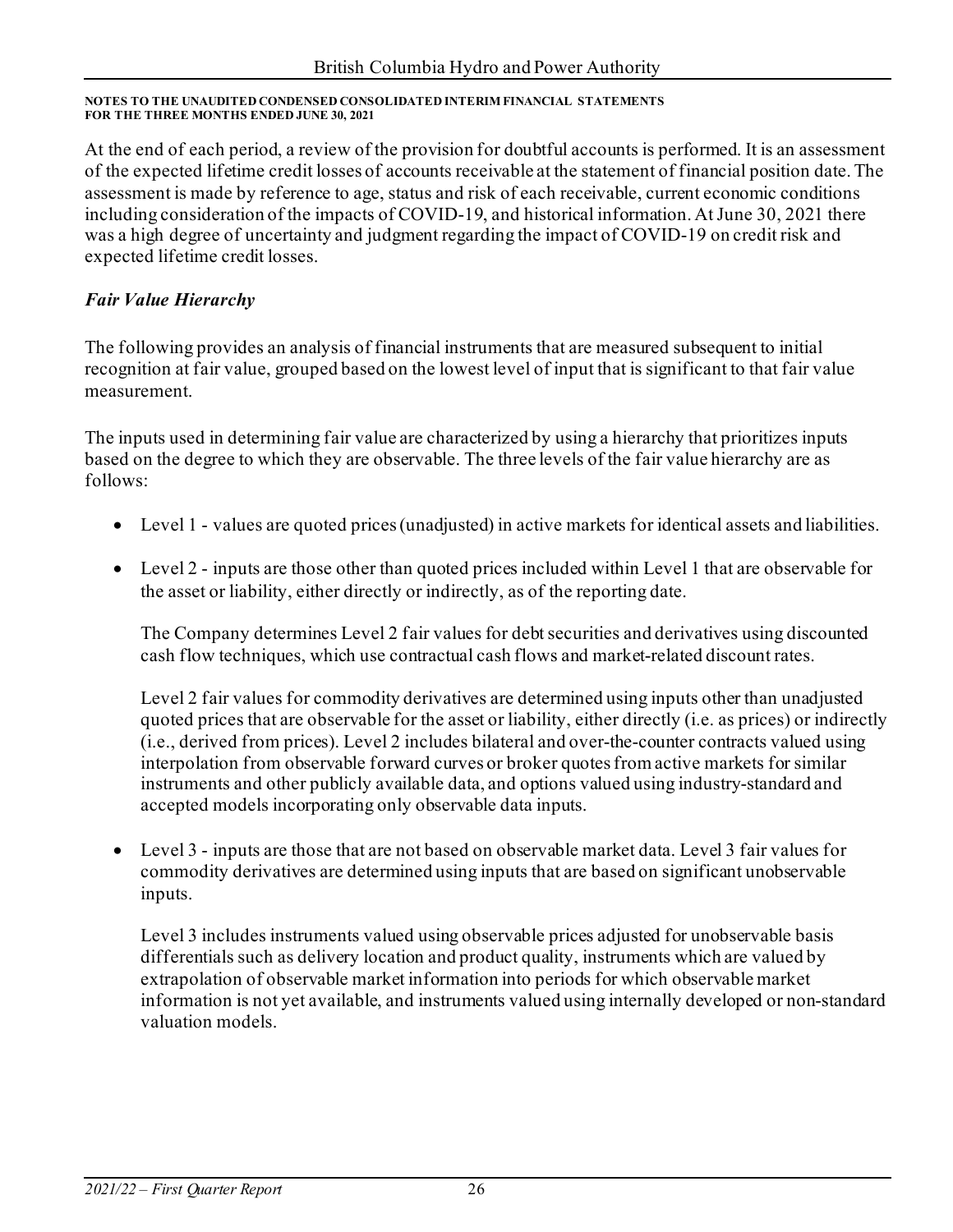The following tables present the financial instruments measured at fair value for each hierarchy level as at June 30, 2021 and March 31, 2021:

| As at June 30, 2021 (in millions)                  |              | Level 1 |               | Level 2            |               | Level 3 |               | Total |
|----------------------------------------------------|--------------|---------|---------------|--------------------|---------------|---------|---------------|-------|
| Total financial assets carried at fair value:      |              |         |               |                    |               |         |               |       |
| Short-term investments                             | \$           | 13      | \$            |                    | $\mathcal{S}$ |         | \$            | 13    |
| Derivatives designated as hedges                   |              |         |               | 18                 |               |         |               | 18    |
| Derivatives not designated as hedges               |              | 153     |               | 38                 |               | 32      |               | 223   |
|                                                    | $\mathbb{S}$ | 166     | $\mathbb{S}$  | 56                 | $\mathcal{S}$ | 32      | \$            | 254   |
|                                                    |              |         |               |                    |               |         |               |       |
| As at June 30, 2021 <i>(in millions)</i>           |              | Level 1 |               | Level 2            |               | Level 3 |               | Total |
| Total financial liabilities carried at fair value: |              |         |               |                    |               |         |               |       |
| Derivatives designated as hedges                   | \$           |         | \$            | $(15)$ \$          |               |         | \$            | (15)  |
| Derivatives not designated as hedges               |              | (91)    |               | (292)              |               | (122)   |               | (505) |
|                                                    | $\mathbb{S}$ | (91)    | $\mathcal{S}$ | (307)              | $\mathcal{S}$ | (122)   | $\mathcal{S}$ | (520) |
| As at March 31, 2021 (in millions)                 |              | Level 1 |               | Level 2            |               | Level 3 |               | Total |
| Total financial assets carried at fair value:      |              |         |               |                    |               |         |               |       |
| Short-term investments                             | \$           | 34      | $\mathcal{S}$ |                    | \$            |         | \$            | 34    |
| Derivatives designated as hedges                   |              |         |               | 27                 |               |         |               | 27    |
| Derivatives not designated as hedges               |              | 59      |               | 10                 |               | 21      |               | 90    |
|                                                    | \$           | 93      | \$            | 37                 | $\mathcal{S}$ | 21      | $\mathbb{S}$  | 151   |
| As at March 31, 2021 (in millions)                 |              | Level 1 |               | Level <sub>2</sub> |               | Level 3 |               | Total |
| Total financial liabilities carried at fair value: |              |         |               |                    |               |         |               |       |
| Derivatives designated as hedges                   | \$           |         | \$            | $(11)$ \$          |               |         | \$            | (11)  |
| Derivatives not designated as hedges               |              | (39)    |               | (173)              |               | (90)    |               | (302) |
|                                                    | \$           | (39)    | $\mathcal{S}$ | (184)              | $\mathcal{S}$ | (90)    | $\mathcal{S}$ | (313) |

The Company's policy is to recognize level transfers at the end of each period during which the change occurred. There were no transfers between Level 1 and 2 during the period (2020 – no transfers).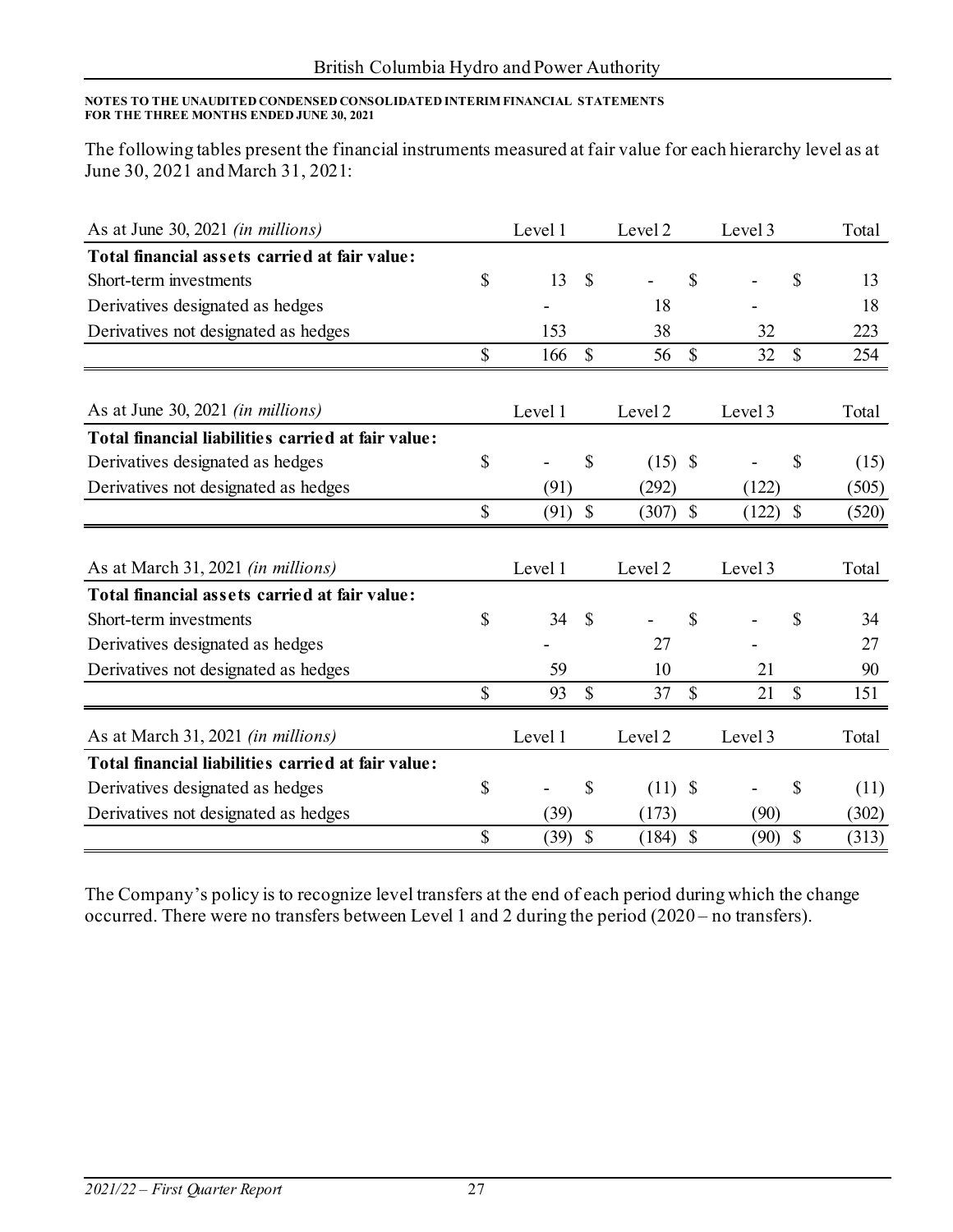The following table reconciles the changes in the balance of financial instruments carried at fair value on the statement of financial position, classified as Level 3, for the three months ended June 30, 2021 and 2020:

| <i>(in millions)</i>          |            |
|-------------------------------|------------|
| Balance as at April 1, 2021   | \$<br>(69) |
| Net losses recognized         | (18)       |
| New transactions              |            |
| Existing transactions settled | (4)        |
| Balance as at June 30, 2021   | (90)       |

| <i>(in millions)</i>          |      |
|-------------------------------|------|
| Balance as at April 1, 2020   | (12) |
| Net gains recognized          | 16   |
| New transactions              |      |
| Existing transactions settled | (14) |
| Balance as at June 30, 2020   | 15   |

There were no transfers between Level 3 and 2 during the period (2020 – no transfers).

During the three months ended June 30, 2021, unrealized losses of \$4 million (2020 – unrealized gains of \$14 million) were recognized on Level 3 derivative commodity instruments still on hand. These gains and losses were recognized in trade revenues.

Methodologies and procedures regarding commodity trading Level 3 fair value measurements are determined by the Company's risk management group. Level 3 fair values are calculated within the Company's risk management policies for trading activities based on underlying contractual data as well as observable and non-observable inputs. To ensure reasonability, Level 3 fair value measurements are reviewed and validated by risk management and finance departments on a regular basis.

The key unobservable inputs in the valuation of certain Level 3 financial instruments includes components of forward commodity prices and delivery or receipt volumes. A sensitivity analysis was prepared using the Company's assessment of a reasonably possible change in various components of forward prices and volumes of 10 percent. Forward commodity prices used in determining Level 3 base fair value at June 30, 2021 range between \$0.01-\$384 per MwH and a 10 percent increase/decrease in certain components of these prices would decrease/increase fair value by \$12 million. A 10 percent change in estimated volumes used in determining Level 3 fair value would increase/decrease fair value by \$6 million.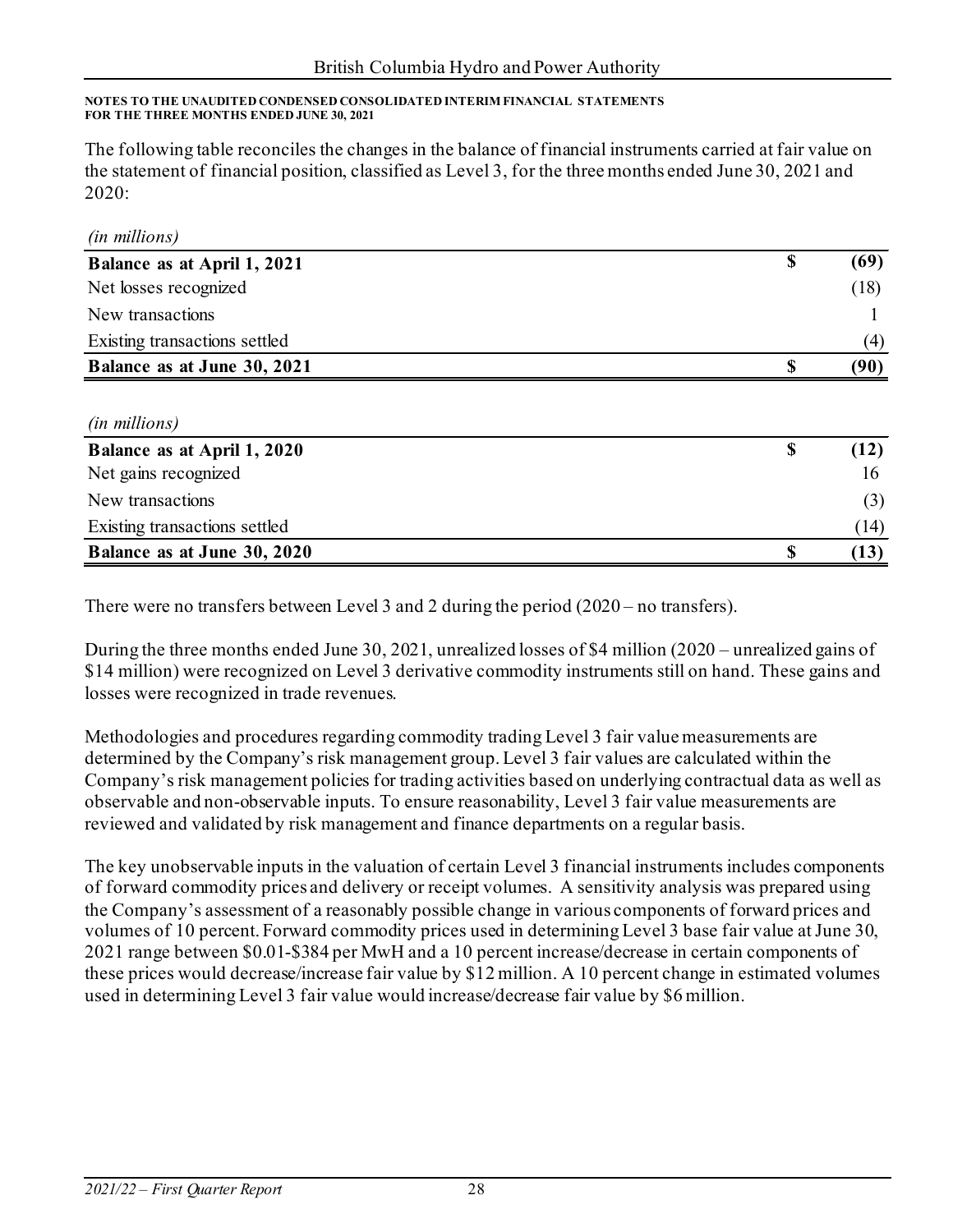#### **Note 15: Other Non-Current Liabilities**

|                                                                             | As at<br>June 30 |       | As at<br>March 31<br>2021 |       |
|-----------------------------------------------------------------------------|------------------|-------|---------------------------|-------|
| (in millions)                                                               |                  | 2021  |                           |       |
| Provisions                                                                  |                  |       |                           |       |
| Environmental liabilities                                                   | \$               | 320   | \$                        | 326   |
| Decommissioning obligations                                                 |                  | 87    |                           | 87    |
| Other                                                                       |                  | 53    |                           | 63    |
|                                                                             |                  | 460   |                           | 476   |
| <b>First Nations liabilities</b>                                            |                  | 405   |                           | 418   |
| Other contributions                                                         |                  | 229   |                           | 230   |
| Other liabilities                                                           |                  | 420   |                           | 424   |
|                                                                             |                  | 1,514 |                           | 1,548 |
| Less: Current portion, included in accounts payable and accrued liabilities |                  | (138) |                           | (146) |
|                                                                             | \$               | 1,376 | \$                        | 1,402 |

### **Note 16: Supplemental Disclosure of Cash Flow Information**

Change in Working Capital and Other Assets and Liabilities:

| For the three months ended June 30 (in millions) | 2021            | 2020  |
|--------------------------------------------------|-----------------|-------|
| <b>Restricted Cash</b>                           | \$<br>7<br>-S   | 9     |
| Accounts receivable and accrued revenue          | 28              | 128   |
| Inventories                                      | (38)            | (17)  |
| Prepaid expenses                                 | (38)            | (26)  |
| Other non-current assets                         | 25              | (28)  |
| Accounts payable and accrued liabilities         | (99)            | (172) |
| Unearned revenues and contributions in aid       | 44              | 38    |
| Post-employment benefits                         | (3)             | (2)   |
| Other non-current liabilities                    | (22)            | (3)   |
|                                                  | \$<br>$(96)$ \$ | (73)  |
|                                                  |                 |       |

Non-Cash Investing Transactions:

| For the three months ended June 30 (in millions)                 | 2021 | 2020 |
|------------------------------------------------------------------|------|------|
| Contributions in kind received for property, plant and equipment |      |      |